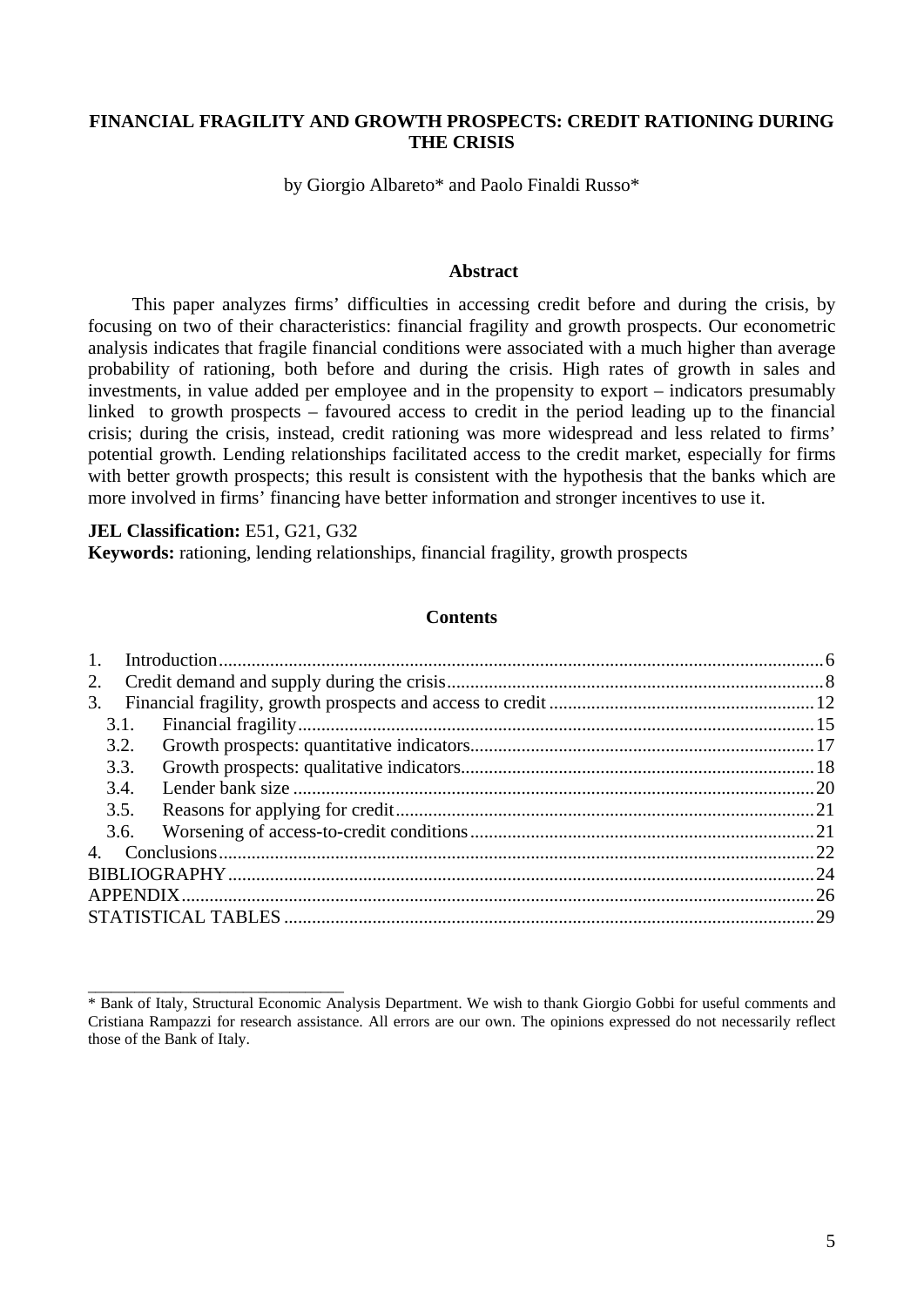### <span id="page-1-0"></span>**1. Introduction**

During the crisis the percentage of firms stating that they had not obtained the funding they had requested increased considerably compared with the period immediately preceding it. The availability of external sources of funds not only influenced the investment and growth decisions of entrepreneurs, but it often marked the borderline between their temporary lack of liquidity and the definitive closure of their companies.

The main aim of this paper is to evaluate which firms have suffered the most difficulties in accessing credit or, in other words, how the credit system has selected its own clientele in a phase of great uncertainty as regards the economic outlook and the marked weakness of firms' and even of banks' finances.

The literature on the rationing of credit has not dedicated much attention to the heterogeneity of firms, concentrating almost exclusively on their size. L. Guiso (1998) investigated the different probabilities of high-tech firms having difficulties in obtaining credit compared with others. Angelini, Di Salvo and Ferri (1998) concentrated their attention on small businesses. L. Guiso (2003) studied the reduction of credit supplied to small firms in Italy as part of a broader analysis of the characteristics of their financial structure.

The literature on the impact of the recent crisis on funding the economy has recently widened the categorization of firms. A. Ferrando and N. Griesshaber (2011) used the survey on access to credit by small and medium-sized enterprises in terms of how size, sector, age and ownership structure influence their capacity to obtain loans. With reference to Italy, U. Albertazzi and D. Marchetti (2010) analysed bank lending to firms considering four factors: size, risk profile, productivity and propensity to export. This last characteristic is also the subject of a paper on the real effects of the crisis on the Italian productive system written by M. Bugamelli, R. Cristadoro and G. Zevi (2009), who also considered the stage the firms had reached in restructuring production. Another aspect was considered by A. Accetturo, A. Giunta and S. Rossi (2011) who analysed the performance of Italian firms during the crisis categorizing them according to their contribution to production process of a good.

In this paper we consider, in various ways, most of the categorizations of firms used in the literature on the effects of the crisis, evaluating to what extent these have conditioned firms' access to credit before and during the crisis. Our analysis focuses on two important characteristics of a business that are important when applying for a loan: financial fragility and growth prospects. For a business whose financial conditions are less sound, its difficulty in accessing credit may undermine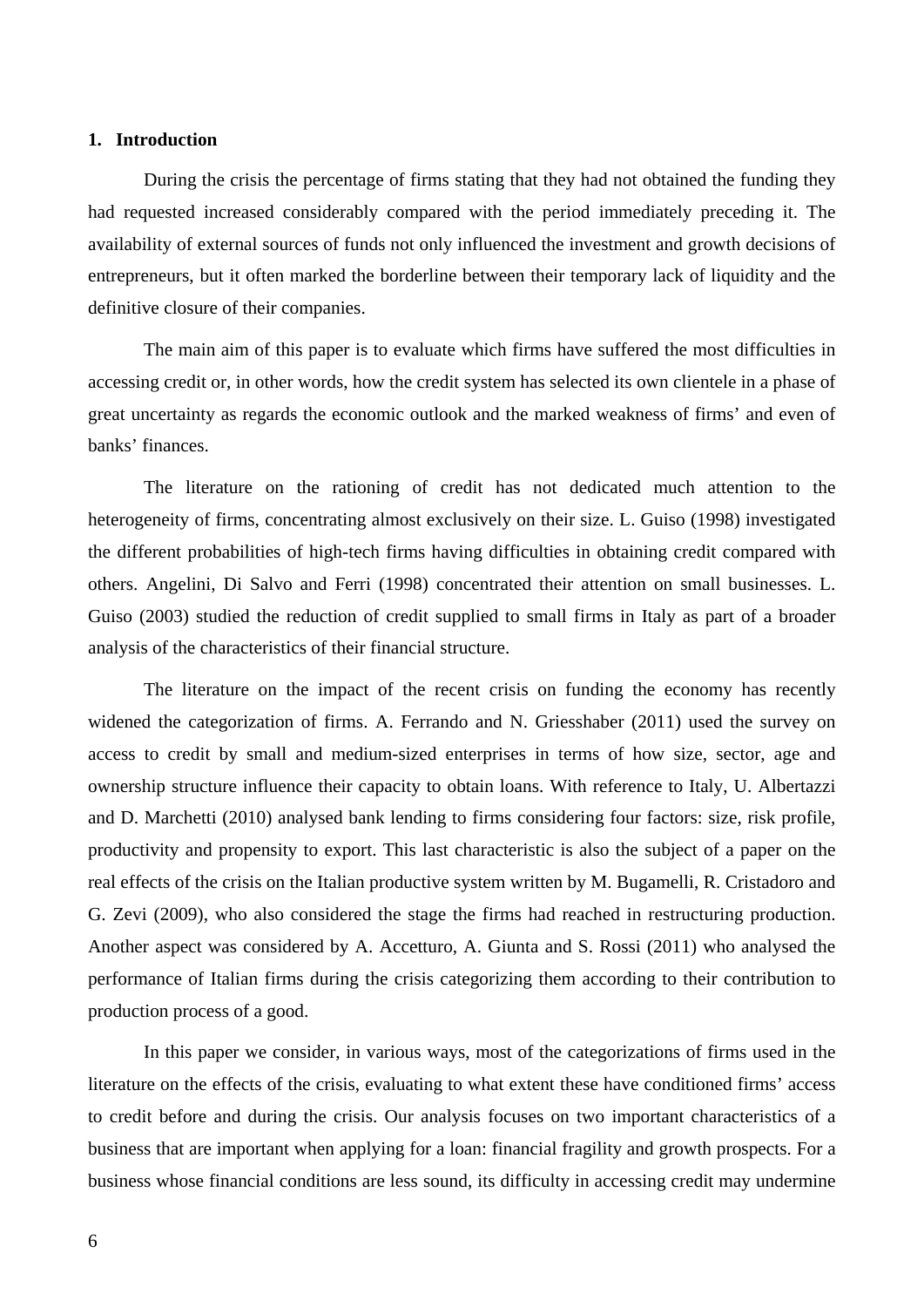its budget balance, even leading to bankruptcy, whereas for a business with good growth prospects, it may jeopardize the possibility of making investments or undertaking new development paths; on a large scale, tightening of this last type can seriously depress the country's economic growth.

The findings of an econometric analysis of the probability of not obtaining the funding requested show that, in deciding whether to lend, banks mainly looked at firms' balance sheets: the presence of fragile financial conditions is associated with a much higher probability of credit rationing than average, both before and after the crisis.

The difficulties in measuring firms' growth prospects have led to the use of multiple indicators based both on budget variables and on qualitative data drawn from the Bank of Italy's Survey of Industrial and Service Firms (henceforth ISF survey). The findings were less clear than those relating to financial fragility: high values for the growth rates of turnover or investments, value added by employee and propensity to export facilitated access to credit in the pre-crisis period; during the crisis, however, credit rationing was more indiscriminate, with less importance being given to firms' growth prospects. The presence of some management and organization factors, which were strategic to the development of enterprises (spending on research and development, trademarks and patents, and organizational, product or process innovations) did not influence the likelihood of credit restriction, either before or during the crisis, presumably revealing a greater difficulty on the part of intermediaries to introduce soft information into the quantitative models which guide lending decisions.

Lastly, the empirical evidence confirms some recent findings on the importance of customer relations in protecting firms against the tightening of the supply of credit (see De Mitri et al. 2010). During the crisis a high concentration of loans managed by the principal bank was accompanied by a lower probability of rationing. In these years the presence of closer relations, moreover, influenced banks' choices: firms' growth potential was more important in facilitating access to credit. This evidence could reflect the wealth of information available to intermediaries more involved in lending to business and the greater incentive to make use of it when selecting their customers.

Our paper, based on information available up to April 2012, is organized as follows. In the next section there is a brief summary of the evolution of the demand for and supply of credit in the last few years, including some descriptive evidence on credit rationing. The third section presents the findings of the econometric analysis on the probability of tightening before and during the crisis. Some concluding considerations are given in the final section.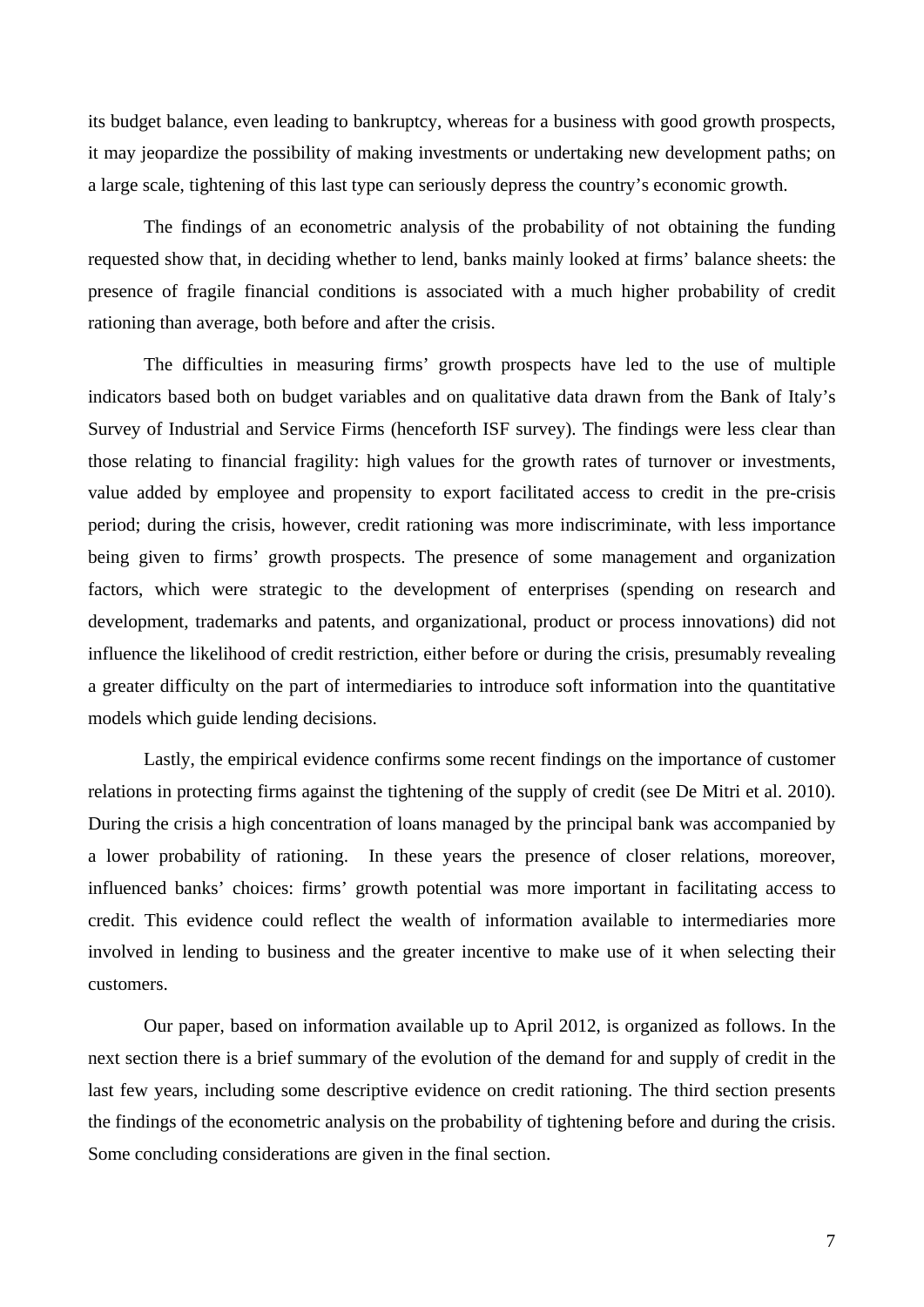## <span id="page-3-0"></span>**2. Credit demand and supply during the crisis**

Both demand and supply factors contributed to the credit crunch of 2009 and the weak economic cycle that ensued; it is not easy to distinguish the relative weight of each of them.<sup>[1](#page-3-1)</sup>

Figure 1



**(c) Worsening of debt conditions overall** 



#### **CREDIT SUPPLY AND DEMAND (1)**



#### **(d) Main reasons for worsening**

*(percentages of firms; multiple responses)*



Sources: Survey of Industrial and Service Firms and Business Outlook Survey, various years. (1) The dates refer to the period in which the surveys were carried out and the firms' responses to the preceding six months. The question as to whether firms had experienced an improvement in the conditions for accessing credit was only introduced into the Survey of Industrial and Service Firms in 2011. – (2) This question was not included in the Survey of Industrial and Service Firms in 2009.

<span id="page-3-1"></span><sup>&</sup>lt;sup>1</sup> Various papers have analysed the performance of bank lending to firms in Italy during the crisis with the objective of identifying the contribution of demand and supply factors. Panetta and Signoretti (2010) indicated a prevalence of demand factors, principally ascribable to the trend in investment. The findings of Del Giovane et al. (2010) highlight a relative weight that is fairly balanced between demand and supply factors, which seem to be largely due to a change in banks' perception of risk. Analysing the credit relations of firms borrowing from many banks, Albertazzi and Marchetti (2010) test if the relationship between capital and assets weighted for risk conditions the supply of credit. For a broader analysis of the factors conditioning lending activity deriving from the impact of the financial crisis on the banks' balances, see E. Bonaccorsi and E. Sette (2012).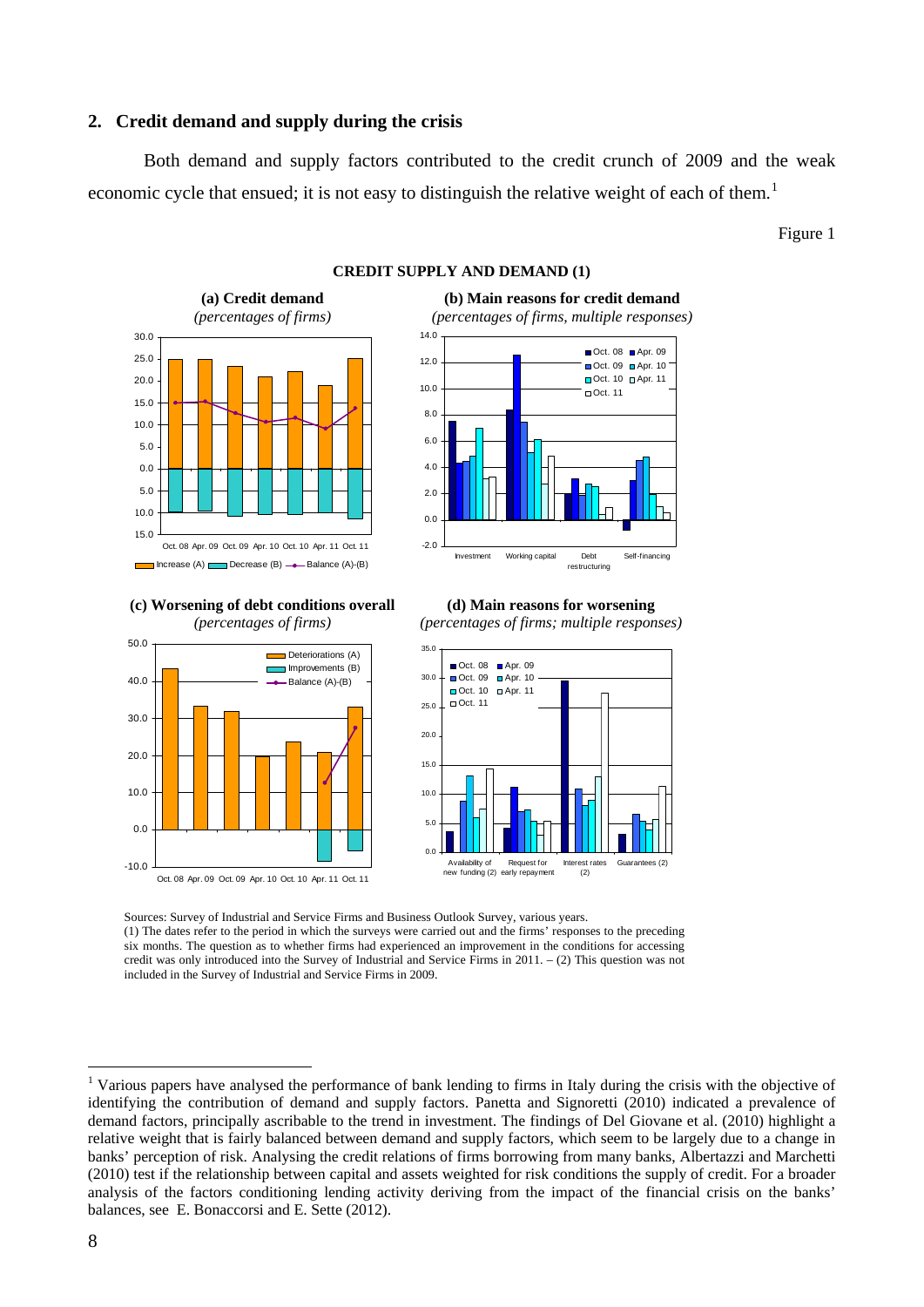On the basis of the Bank of Italy's survey of firms, which carries out a twice-yearly check of the conditions of access to credit since 2008, the percentage balance between how many have increased their demand for bank loans and how many have reduced their demand for credit has remained constantly positive even if it was declining up to April 2011 (Figure 1.a); there was a marked reduction for large firms.

On the basis of this evidence, it is difficult to infer the quantity of credit actually requested by firms; this could help explain the different results that emerge from the bank surveys.<sup>[2](#page-4-0)</sup> Nevertheless, the indications given by the various sources of information with reference to the quality of demand are basically in agreement. Above all in the early stages of the crisis, the reasons for borrowing were closely linked to the financial strains due to the reduction in income flows. In particular there was high demand for loans in connection with the working capital requirements, which were affected by both lower sales and difficulties in collecting payments (Figure 1.b).

With reference to credit supply, the findings of the various surveys are more consistent than those in relation to demand: in the period immediately after the failure of Lehman Brothers, the adoption of tighter supply conditions was reflected in a marked increase in firms' difficulties in obtaining credit.

The data from the surveys show that the percentage of companies experiencing more difficulties in accessing credit reached its peak at the start of the crisis (43 per cent; Figure 1.c); after this, the percentage declined to 20 per cent at the beginning of 2010 and then showed a new, sharp, increase in 2011.

The reasons underlying this perception on the part of firms of a worsening situation have changed over time. At the start of the crisis and in the most recent period, at times characterized by strong pressure on the bank liquidity side, firms have complained above all about the growth in interest rates (Figure 1.d). Besides the cost of bank debt, during the crisis a significant percentage of firms - between 15 and 20 per cent – highlighted problems in achieving the desired level of borrowing because of requests for early repayment by the banks or due to greater difficulties in obtaining new funding (Figure 1.d).

On the basis of the survey data, the share of companies applying for new bank funding which was not granted grew sharply between 2007 and 2008, reaching 8.1 per cent, a value below that recorded at the time of the recession of the early 1990s (Figure 2). In 2009-10 rationed firms

<span id="page-4-0"></span> $2$  In particular in 2009, at the height of the crisis, the bank lending survey showed a prevalence of banks reporting a contraction in firms' demand for credit, mainly linked to the trend in investments.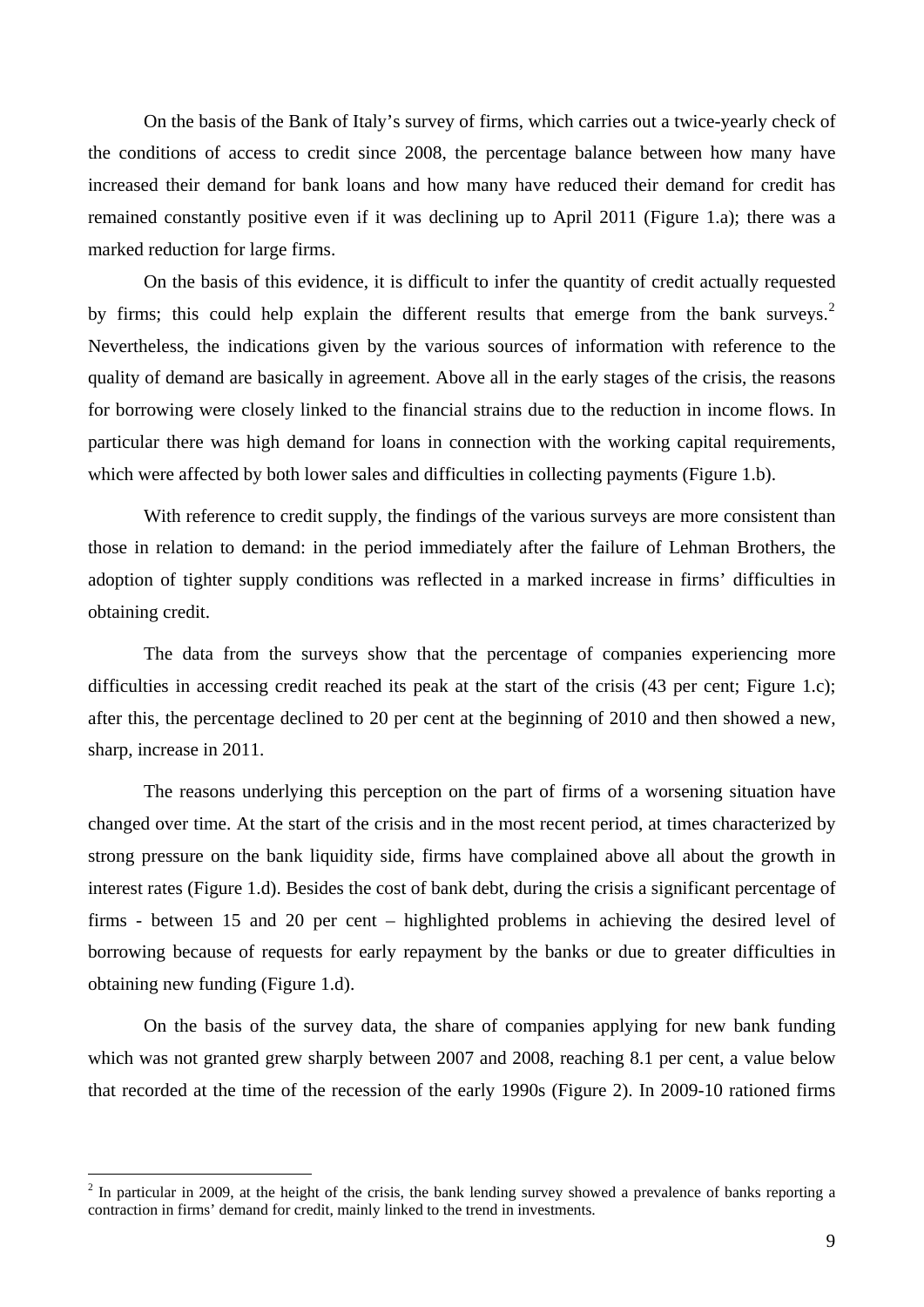have been numerous, especially if compared with the years immediately preceding the crisis.<sup>[3](#page-5-0)</sup> The increase in credit rationing on the part of the banks was particularly marked in relation to manufacturing firms and those located in the southern regions. Differently from in the past, moreover, during the crisis the difficulty in obtaining credit was not concentrated among small businesses but involved larger firms to a similar extent (Figure 3).

Figure 2



**PERCENTAGE OF FIRMS REQUESTING BUT NOT OBTAINING CREDIT (1)**  *(per cent)* 

Source: Survey of Industrial and Service Firms. (1) If not otherwise specified, the question on the difficulty of accessing credit refers to the period bridging the end of the year indicated and the beginning of the following one; see the Appendix.  $- (2)$  Data refer to the whole year.

The economic and financial conditions of a firm are one of the main determinants of its capacity to access credit. During the crisis the incidence of rationing remained close to zero for firms with more balanced books on the basis of the Z-score attributed by Cerved<sup>[4](#page-5-1)</sup> and was more than 20 per cent for the most risky firms. The results of a shift-share analysis conducted on the increase in the share of firms rationed between 2005-07 and 2008-10 indicate that the increase in the share, equal to 4 percentage points, is entirely attributable to the variation within the single risk

<span id="page-5-0"></span> $3$  The most recent data show that the percentage of firms that did not obtain the credit they had applied for reached around 12 per cent in 2011, the highest level since the start of the crisis; cf. Banca d'Italia, Annual Report 2011. 4

<span id="page-5-1"></span><sup>&</sup>lt;sup>4</sup> The Z-score is an indicator calculated by Cerved that assumes values of between 1 and 9 as financial conditions worsen. See the Appendix for more details.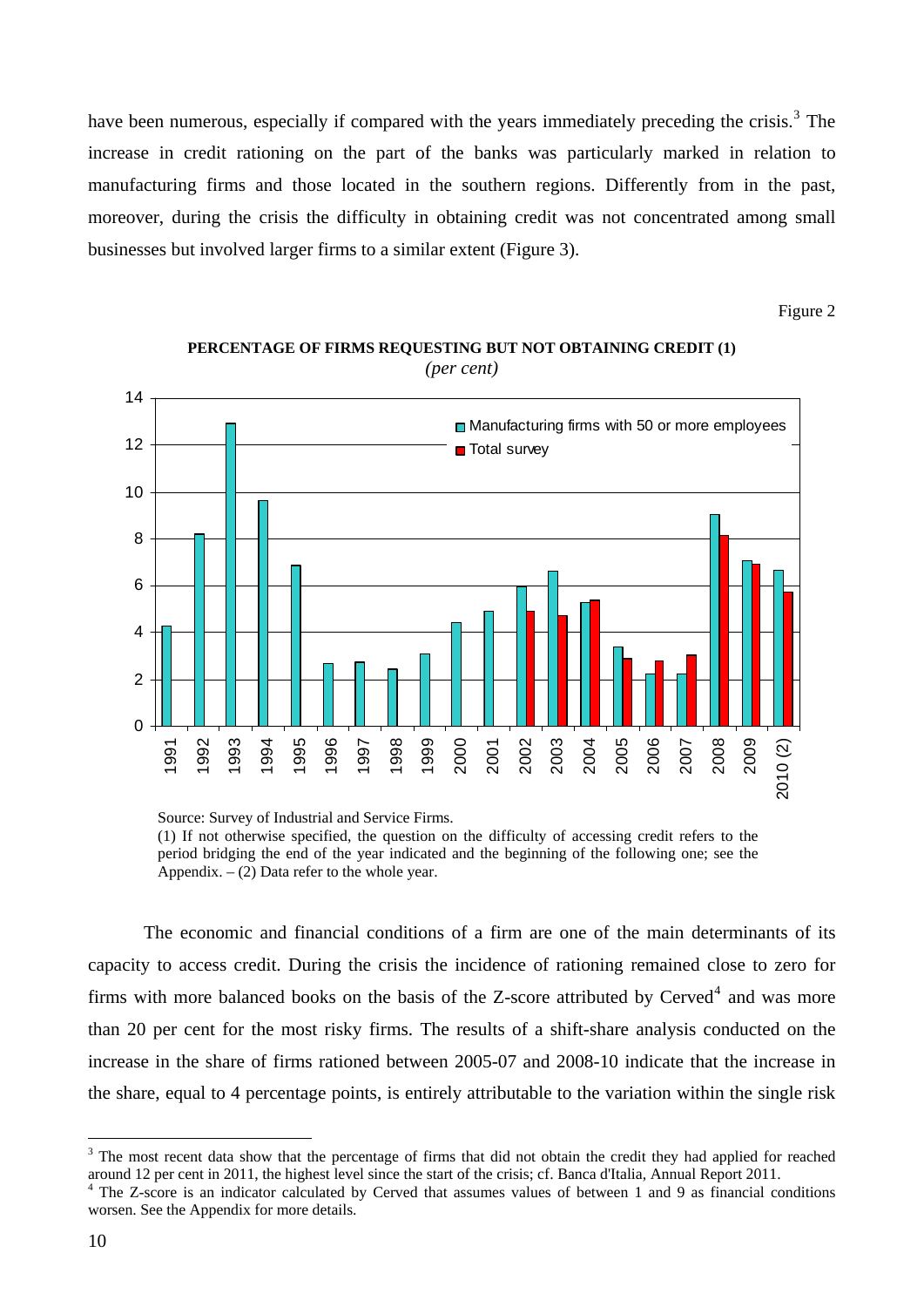classes. The sharp increase in credit rationing should not, therefore, be ascribed to the worsening of the average quality of company balance sheets.

Figure 3



# **PERCENTAGE OF FIRMS APPLYING FOR BUT NOT OBTAINING CREDIT BY CATEGORY OF FIRM** (1)

Source: Survey of Industrial and Service Firms. (1) The question on the difficulty of accessing credit refers to the period bridging the end of the year indicated and the beginning of the following one, except for 2010 when it refers to the whole year.

Another aspect, partly connected to firms' financial conditions, which seems to influence the likelihood of obtaining new loans is the purpose to which the funding will be put: firms who have applied for the largest loans to finance debt-restructuring operations, followed by those needing more working capital, were on average rationed more severely than those who requested more funds to finance investment activity (Figure 4). This finding could also explain the greater incidence of credit rationing of subcontracting firms (more than 2 percentage points more than other firms), whose need for working capital has significantly increased because their own contractors pay late.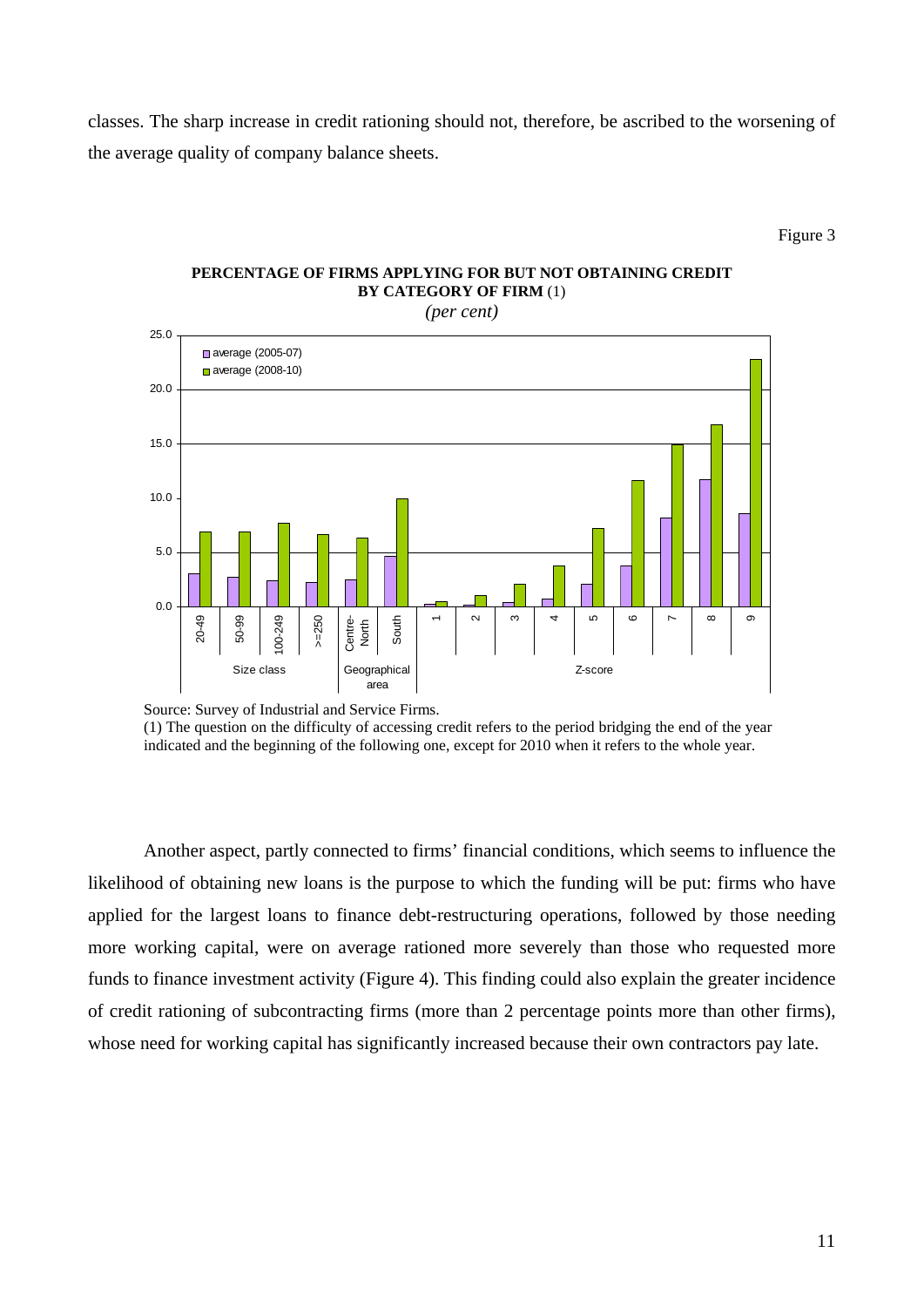

#### **PERCENTAGE OF FIRMS WHICH HAVE REQUESTED BUT NOT OBTAINED CREDIT BY PERFORMANCE AND TYPE OF DEMAND FOR CREDIT (**1)

Source: Survey of Industrial and Service Firms.

(1) The question on the difficulty of accessing credit refers to the period bridging the end of the year indicated and the beginning of the following one, except for 2010 when it refers to the whole year.

Overall, the main indications to emerge from the evidence presented thus far can be summarized as follows:

- Reflecting the weakness of financial conditions, the quality of the demand for external funding has worsened; the borrowing requirement was mainly made up of requests for working capital rather than for funds to build up stocks of physical capital;
- While the need for external capital was reduced but not nil, the contraction of credit in the most acute phase of the crisis indicated a significant tightening of supply by the banks; the number of firms which applied for credit but did not obtain it grew and has remained high compared with the past;
- The tightening of supply seems only partly connected to the worsening of the average quality of applicants: the increase in rationed firms has been important even in the same risk class.

# <span id="page-7-0"></span>**3. Financial fragility, growth prospects and access to credit**

In the context of a weak economy, the availability of external funding can be a determinant factor for growth and, sometimes, even for a firm's survival. Numerous studies have shown that difficulty in accessing credit is correlated with the different characteristics of firms, such as size,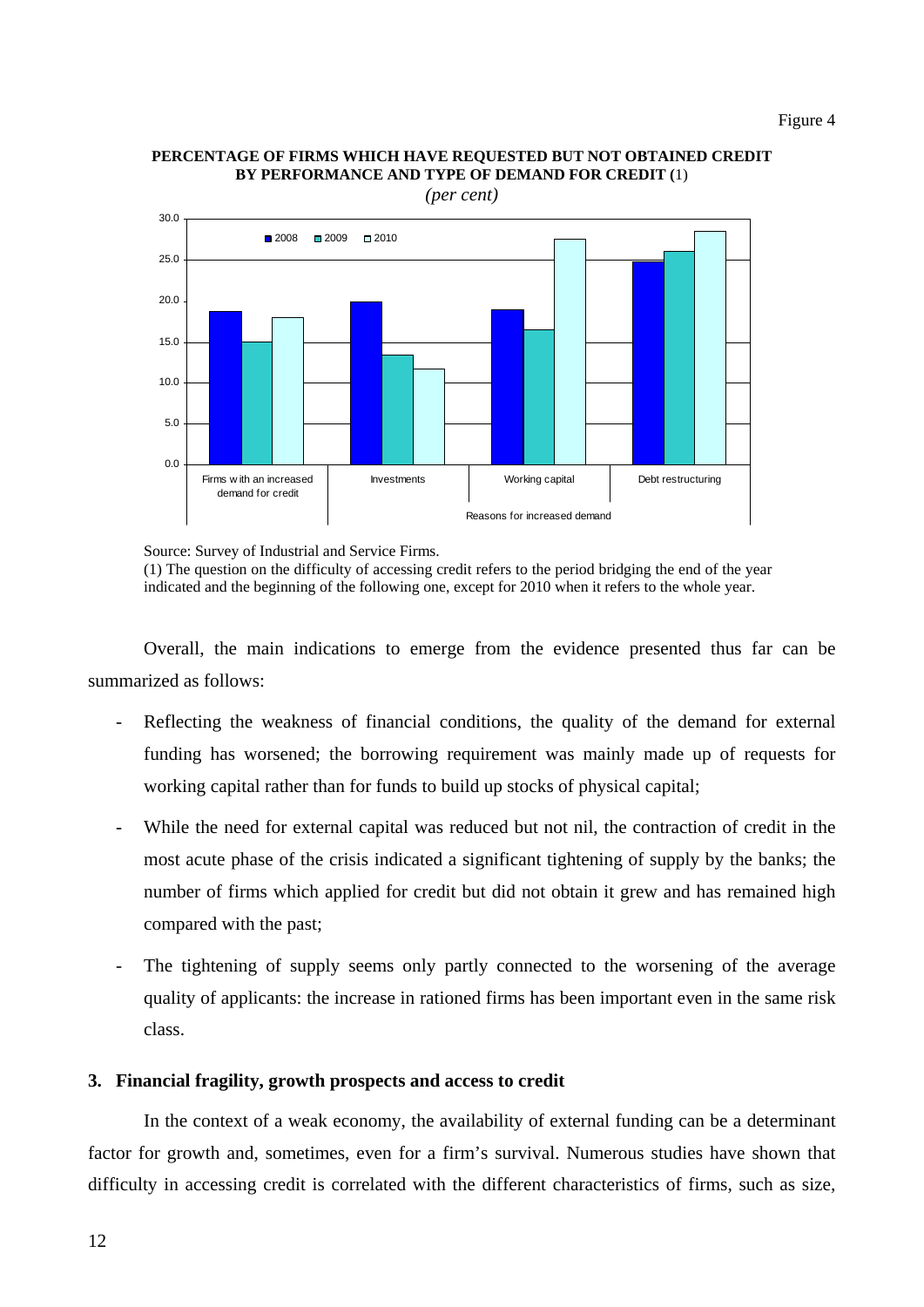sector of economic activity, financial conditions, and the configuration of banking relations.<sup>[5](#page-8-0)</sup> In the analysis that follows, we present the results of some econometric estimates carried out to verify which company characteristics were associated, during the crisis, with an extreme degree of difficulty in obtaining credit, i.e. the impossibility of accessing new loans.

The analysis focuses on two aspects of firms' characteristics: financial fragility and growth prospects. For companies characterized by fragile financial conditions, the difficulty of accessing credit can undermine a balanced budget and lead to failure; for enterprises with good growth prospects it may prejudice the ability to win contracts or expand orders, to make investments or to embark on new growth paths.

The period for analysis was divided into two three-year periods (2005-07 and 2008-10) with the aim of verifying if firms' difficulty in obtaining new credit changed during the crisis compared with the previous period.

The dependent variable of the estimated equations, taken from the ISF Survey<sup>[6](#page-8-1)</sup>, is a dummy that identifies firms that have requested but not obtained credit.<sup>[7](#page-8-2)</sup> All the estimates were made on the sample of firms which applied for credit in the period under investigation.<sup>[8](#page-8-3)</sup> These firms account for 58 per cent of those in the Survey (56 and 61 per cent, respectively, before and during the crisis). Matching the Survey data with information from the Central Credit Register on credit used by firms (Figure 5) provides two important confirmations of how the estimates are set: i) it is essential to focus the analysis only on firms which have applied for funding because, among the non-rationed companies there are many who spontaneously reduce their bank debt; ii) our dependent variable actually identifies companies benefiting from a reduced flow of credit with respect to the other companies which have requested credit.

<span id="page-8-0"></span><sup>&</sup>lt;sup>5</sup> See, for Italy, P. Angelini, R. Di Salvo and G. Ferri (1998), Guiso (1998) and Guiso (2006).

<span id="page-8-1"></span><sup>&</sup>lt;sup>6</sup> The ISF survey's sample has some limitations in analysing access to credit because it does not include businesses which, in particular during the crisis, could have had serious difficulties in raising external funds, such as companies with less than 20 employees and those in the construction sector. Furthermore, although the sample is closed, there is an inevitable distortion in favour of companies in better conditions. Even with these limitations, however, the sharp increase in the percentage of rationed firms during the crisis suggests that the data could be useful to study how the criteria for selecting bank customers have changed. In addition, the survey provides a large amount of qualitative information difficult to find in other databases.

<span id="page-8-2"></span> $<sup>7</sup>$  The estimates made using the dummy as a dependent variable to identify firms which simply stated that they wanted</sup> more credit did not provide significantly different results.

<span id="page-8-3"></span><sup>&</sup>lt;sup>8</sup> The identification of firms applying for credit is based on information contained in the Central Credit Register and the Survey of Industrial and Service Firms, which shows if a contact with the banking system was made to request credit. In particular, a firm was considered to have applied for credit if (1) the credit granted and reported to the Central Credit Register increased or if it declared (2) to have borne investment costs significantly different from that planned for reasons connected with the variation in the availability of credit; (3) to have increased their level of debt; 4) to want to take on more debt; (5) to have increased the demand for credit; and (6) to have experienced a worsening of credit conditions. Some estimates made on the complete sample (not presented) did, however, produce results that are broadly consistent with those discussed here.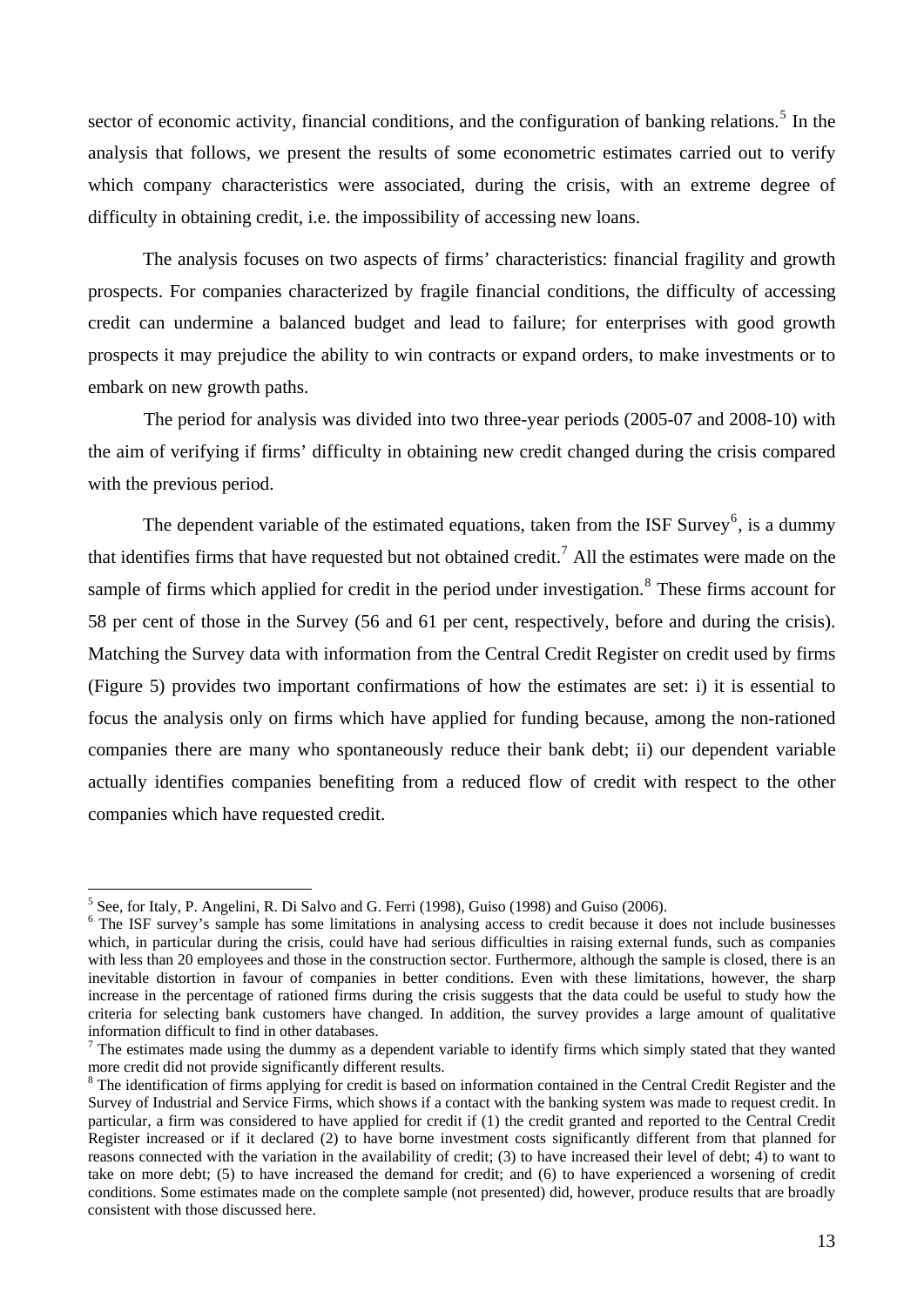

**USED AND RATIONED CREDIT** 

*(12-month percentage change; median values)*

The percentage of firms rationed in the sample is, respectively, 5 and 11 per cent in the two three-year periods (Table 1). The rationed firms are on average more indebted, less profitable and productive and more frequently located in the southern regions compared with non-rationed firms. The principal bank of rationed firms holds a lower proportion of total loans granted to them and the incidence of the medium and longer term loans on total loans is lower for rationed firms (Table 2).

In all the estimated equations, among the regressors we introduced a proxy for firm size (the number of employees expressed as a logarithm; *size*), a dummy equal to one for firms located in the south (s*outh*) and a set of 11 dummies which identify the sector of economic activity (*sector*).[9](#page-9-0) Some variables were added, delayed by one year in respect of the dependent variable, which captures the main characteristics of the relationship with the banking system, such as the share of loans granted by the main bank (*l\_qban*), that of medium and longer-term loans (*l\_rml*) and that of the amount guaranteed (*l\_rgar*). Lastly we introduced dummies relating to each of the years in the period under consideration (*time*).

The following equation was then estimated:  $10$ 

Sources: Survey on Industrial and Service Firms and the Central Credit Register.

<sup>&</sup>lt;sup>9</sup> The sectors of economic activity are defined on the basis of Ateco 2002 (4-digit).

<span id="page-9-1"></span><span id="page-9-0"></span><sup>&</sup>lt;sup>10</sup> We tried to take account of the problem of endogeneity associated with the use of this estimation model by introducing variables that were delayed in relation to the dependent variable.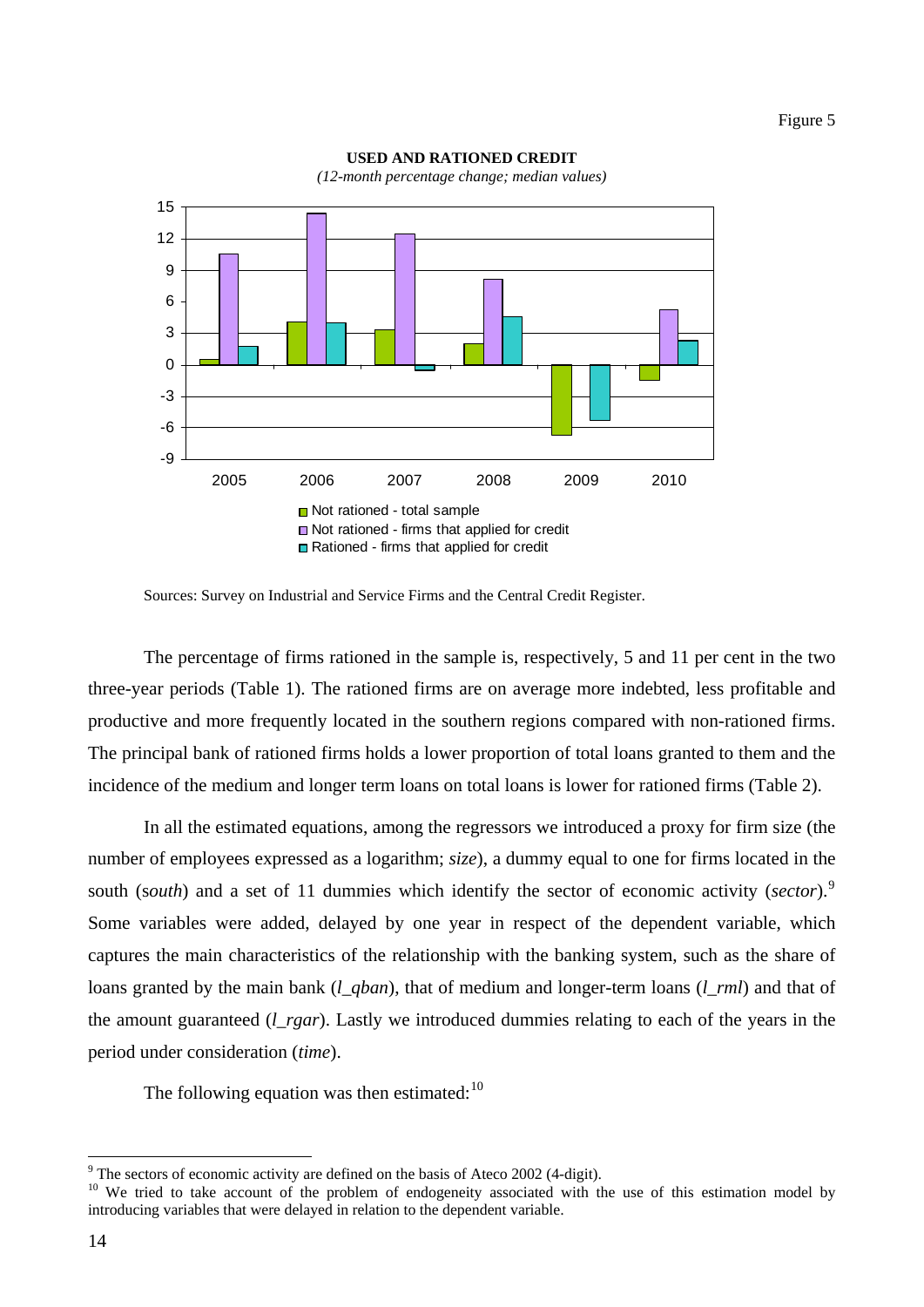$$
prob(rational)_{j,t} = a + \theta \text{ size}_{j,t} + \beta \text{ south}_{j} + \xi \text{ Laplace}_{j,t+1} + \pi \text{ L}_{rm} \text{ times}_{j,t+1} + \varphi \text{ Laplace}_{j,t+1} + \gamma \text{ FRAGILITY}_{j,t+1} + \delta \text{ GROWTH}_{j,t+1} + \nu \text{ sector}_{j} + \rho \text{ time}_{t} + \varepsilon_{j,t}
$$

where j indicates the firm and t the time. FRAGILITY and GROWTH represent two groups of variables which will be used to capture the aspects connected with financial equilibrium and growth prospects. There is a more detailed description of the variables used in the estimates in the Appendix; some descriptive statistics and the correlation matrix between the variables used in the estimates are presented in Tables 3 and 4.

## <span id="page-10-0"></span>*3.1. Financial fragility*

 $\overline{a}$ 

Firstly, it is more difficult for firms with less balanced budgets to access credit; the high probability of default of these enterprises makes intermediaries cautious in granting credit and they require more guarantees and apply higher interest rates. All the more so during the crisis, in a situation where some intermediaries were barely capitalized, the high absorption of capital connected with lending to financially fragile firms could have induced the banks to refuse loan applications from these companies more frequently. Nevertheless, in the presence of fragile firms which were highly indebted to the banks, intermediaries could have been induced to renew their own financial support to protect against capital losses connected with bankruptcies;<sup>[11](#page-10-1)</sup> any difficulty in accessing credit on the part of these firms could have not insignificant effects on the financial stability of the lender banks themselves. Besides what can be observed in Figure 3, evidence consistent with the hypothesis of a positive relationship between financial fragility and credit rationing is provided by the evolution of bank loans by risk class. For the sample of firms in the Cerved archives, there was a decidedly more pronounced contraction in lending to companies with a Z-score of more than 6 in the period 2008-10 than to other companies.

In order to represent aspects of fragility in financial conditions, the estimate model considered two dummies equal to one respectively for vulnerable firms (with a Z-score of between 5 and 7; *mzscore*) and for riskier firms (with a Z-score of 8 and 9; *hzscore*);[12](#page-10-2) both these variables were introduced for the previous year in respect of that of the dependent variable. The percentage of rationed firms among those with a Z-score greater than 4 goes from 8 per cent on average in the three years 2005-07 to 16 per cent during the crisis (Table 1).

<span id="page-10-1"></span> $11$  This is the phenomenon known as "zombie lending" or "evergreening". For the importance of the phenomenon in Italy during the recent crisis, see U. Albertazzi and D. Marchetti (2010).<br><sup>12</sup> We also estimated some alternative equations in which in place of these dummies based on the Z-score, financial

<span id="page-10-2"></span>indicators of debt, income and liquidity were introduced directly. The results are consistent with those presented in the text.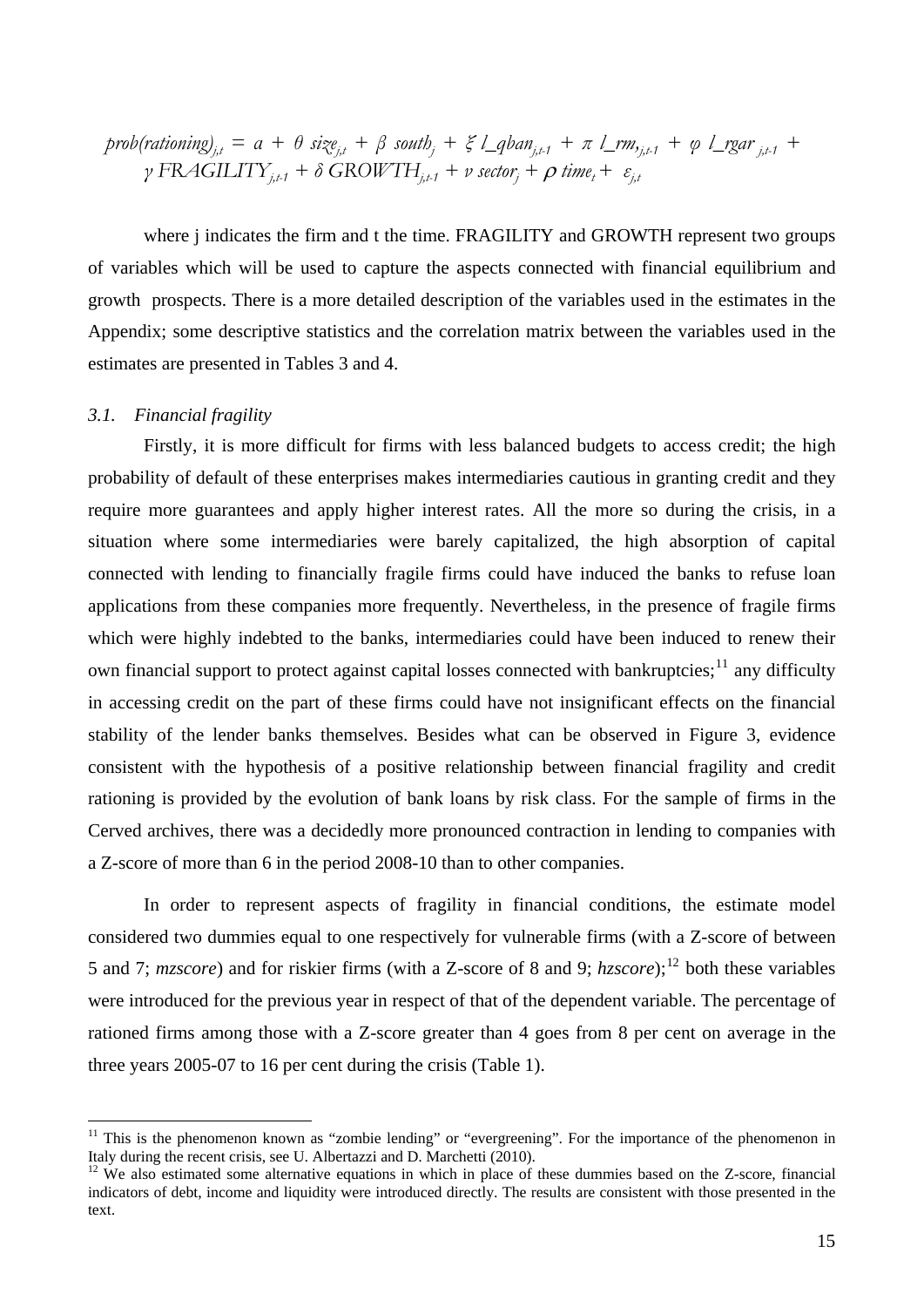The results of the probit estimates of the basic model in reference to the period of the crisis and that preceding it (Table 5, columns A and B) indicate that being located in the southern regions is associated with a significantly higher probability of rationing, while the correlation between rationing and firm size is negative and significant only in the period of the crisis.<sup>[13](#page-11-0)</sup> Among the productive sectors, difficulties in accessing credit before the crisis was greater for chemical companies, for those working non-metallic minerals and commercial firms (the coefficients are not given in the table); during the crisis the differences between the sectors disappeared. Only during the crisis was a greater capacity for accessing credit associated with a greater concentration of loans.<sup>[14](#page-11-1)</sup> Limited to the period preceding the crisis, the probability of rationing was also lower for firms characterized by a higher percentage of medium and long-term loans out of the total, most likely because of reduced financial pressure connected with refinancing needs. However, the percentage of the guaranteed amount increases the probability of the loan being refused; this result can be explained by hypothesizing that, in the presence of risk-averse entrepreneurs, firms with the higher guarantees to offer tend to take on greater risks and for this reason they are rationed more severely by the banks, i.e. there is a negative selection effect (see Stiglitz and Weiss, 1981).

The positive and statistically significant coefficients of the variables identifying vulnerable and risky firms clearly show that applications for credit by these types of firms, especially those with the most precarious financial conditions, were rejected more frequently by the banks both before and during the crisis.

These findings, which tend to rule out the existence of "evergreening", are also confirmed for the banks more involved in lending to firms, that is, those with the greatest incentives to prolong lending to firms in financial difficulties: in the estimate (not shown) made on the sub-sample of firms whose main bank holds more than 30 per cent of total loans (a value close to the first quartile of the distribution), the coefficients of the variables *mzscore* and *hzscore* continue to have a positive sign and to be statistically significant.<sup>[15](#page-11-2)</sup>

<span id="page-11-0"></span> $13$  The different relationship between size and probability of credit rationing in respect of that observed in the previous section can mainly be attributed to the fact that the estimates are made on the sub-sample comprising firms which have applied for credit. In the estimates made on the basis of the whole sample (not presented), the coefficient associated with the variable *size* is statistically insignificant both before and during the crisis.<br><sup>14</sup> During the recent financial crisis this characteristic mitigated the difficulty in accessing credit on the part of firms

<span id="page-11-1"></span>which had seen a reduction in credit granted to them; the opposite was the case for those that had benefited from an increase in bank credit (see De Mitri, Gobbi and Sette, 2010; the results refer to the period from June 2008 to June 2009).

<span id="page-11-2"></span><sup>&</sup>lt;sup>15</sup> Estimates made on sub-samples composed of firms whose main bank holds more than 20 and 40 per cent of total loans granted to them, give the same results.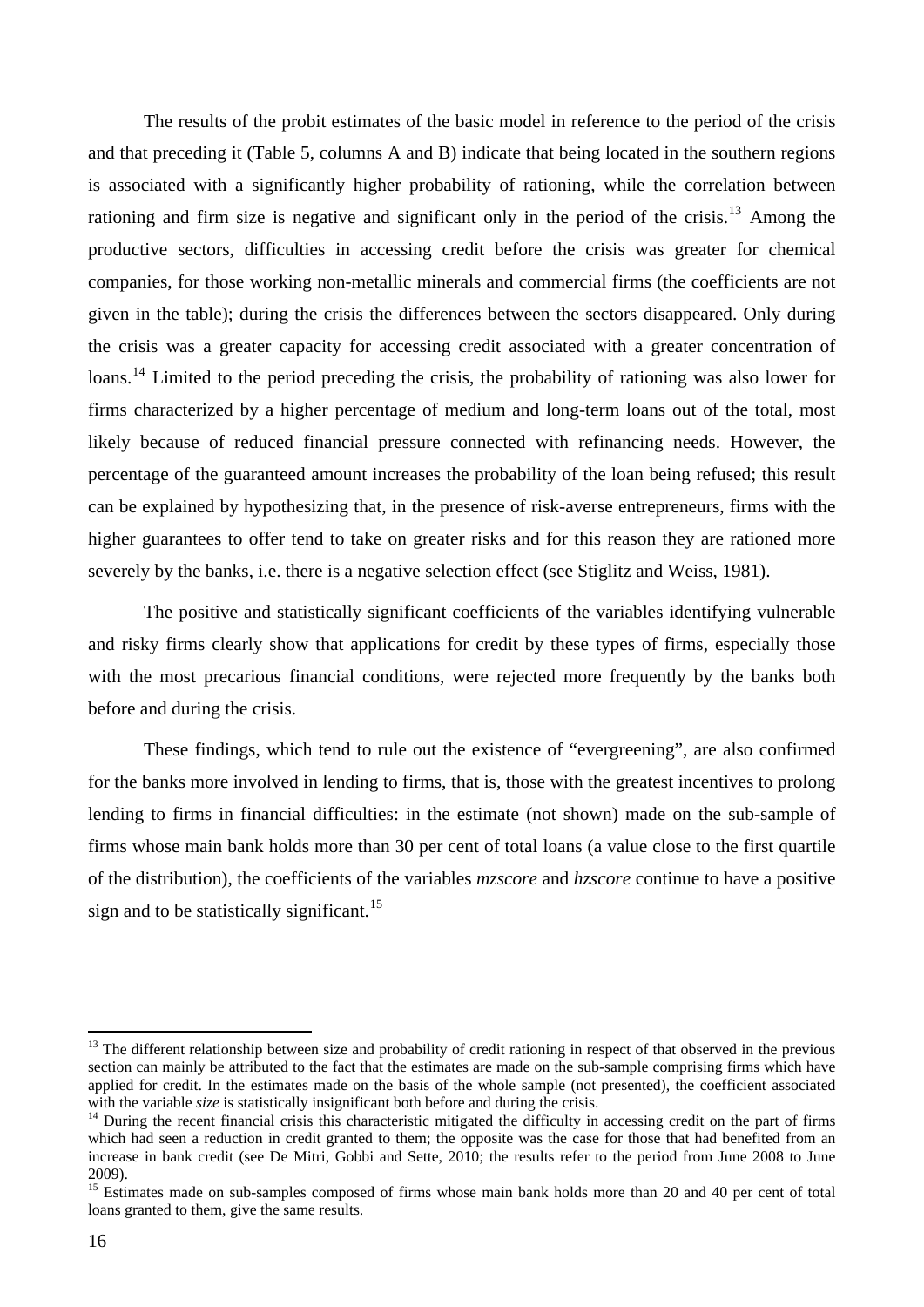## <span id="page-12-0"></span>*3.2. Growth prospects: quantitative indicators*

 $\overline{a}$ 

While rationing the credit of financially fragile firms can accentuate their financial strains and, in extreme cases, lead to crises and company failures, rationing firms with good growth prospects, independently of their financial situation, could have an adverse effect on the Italian economy's growth potential. The risk that this could have been the case even during the recent crisis was augmented by the increasingly widespread use, especially by large banks, of statistical methods to evaluate the creditworthiness of their customers based mainly on balance-sheet data and they do not always take sufficient account of a firm's growth prospects and their investment opportunities.[16](#page-12-1)

From the empirical point of view, measuring firms' growth prospects is not easy. Given the difficulty of reliably estimating the future cash flows of individual firms in order to calculate their net present value, we decided to use many kinds of information deriving from both balance sheets and the ISF Survey in the attempt to capture the aspects linked to the growth potential of firms and independent, as far as possible, of their financial situation. The four variables measure, as an average of the three years preceding that in which the dependent variable is defined, the rate of growth of turnover (*medfat*), investment (*medinv*), value added per employee (*medvadip*) and the quota of exports in the turnover (*medexp*). The capacity of these variables to capture growth prospects is based on two considerations: 1) firms' performance, indicated by the variables relating to turnover, productivity and exports, is characterized by a strong inertial component, which it is reasonable to assume is partly linked to firms' competitiveness or entrepreneurs' management skills;<sup>[17](#page-12-2)</sup> 2) as regards the investment rate, it is likely that firms' growth prospects are positively correlated with investments made in the past.

The descriptive statistics show that when the four variables considered have high values, the percentage of rationed firms is almost always lower than the sample average in both the subperiods. Nevertheless, during the crisis there were generally fewer differences in respect of the sample average (Table 1).

The coefficients of the four variables are all negative and statistically significant in the period preceding the crisis. During the crisis only firms characterized by high turnover growth

<span id="page-12-1"></span><sup>&</sup>lt;sup>16</sup> On the basis of anecdotal evidence, during the crisis the automatic systems evaluating creditworthiness carried more weight in lending decisions and a significant part of the information feeding these systems, such as balance-sheet data, suffered a structural lag of several months, thus weakening banks' capacity to evaluate firms' prospects (see Banca d'Italia, Annual Report, 2010). As regards the development of procedures to adopt scoring techniques during the crisis, see also the results of the last Regional Bank Lending Survey (S. Del Prete, M. Pagnini, P. Rossi and

<span id="page-12-2"></span><sup>&</sup>lt;sup>17</sup> For example, calculations made on the basis of the entire Cerved archives, show that the ratio between value added per employee and the rate of growth of turnover has a high level of persistence: between 2003-05 and 2006-08 the percentage of firms which did not significantly change their performance in relation to the median for their sector was, respectively, to 65 and 55 per cent.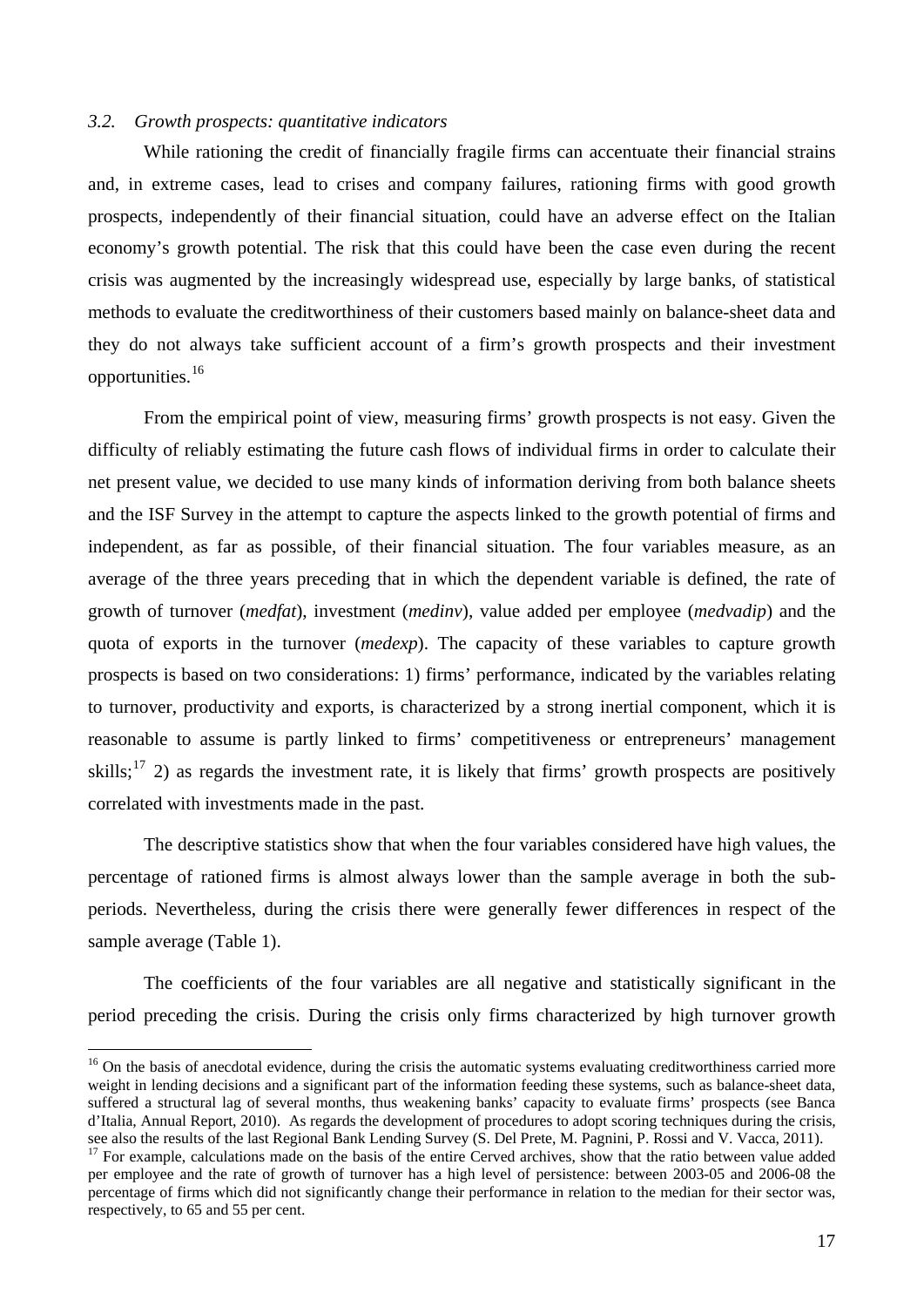continue more frequently to obtain the funding requested (Table 5, columns C and D). The credit rationing imposed by the banks during the crisis seems to have therefore hit firms indiscriminately, placing less importance on growth prospects.

Considering only those firms whose main bank holds more than 30 per cent of the loans granted, three of the coefficients associated with the variables capturing growth prospects are negative and statistically significant during the crisis (Table 6, columns A and B).<sup>[18](#page-13-1)</sup> In this case, during the crisis not only those firms with good turnovers in the past had fewer difficulties obtaining credit, but also those with high productivity and more investment activity.<sup>[19](#page-13-2)</sup> This result is consistent with the fact that the banks more involved in business lending are those which are better at selecting their customers, both because they have more information than the others and because they have more incentive to make a good selection in the light of their greater financial exposure.

It is fundamentally important for banks to identify the firms with the best growth prospects when these companies are experiencing financial difficulties and looking only at the balance-sheet data would discourage lending. To investigate this aspect further, a model was estimated considering only those companies with elements of fragility in their balance-sheet (a Z-score of more than 4). These firms account for 52 per cent of those requesting loans. The results show that before the crisis financial fragility might weaken the capacity to obtain credit for firms with good prospects (Table 6, columns C and D): between 2005 and 2007 only the coefficients associated with the variables *medfat* and *medvadip* were negative and statistically significant, while during the crisis only the *medfat* coefficient was significant, the same as observed for the whole sample.<sup>[20](#page-13-3)</sup> The biggest difference in respect of the basic model is linked to the geographical location of the firms: among the financially weaker firms there are no significant differences between the Centre-North and the South. This suggests that the greater difficulties in accessing credit in the southern regions mainly reflect the fact that there are more firms in this area with less balanced budgets.

# <span id="page-13-0"></span>*3.3. Growth prospects: qualitative indicators*

Given the difficulty of capturing firms' growth prospects, other, mainly qualitative, information on the management aspects affecting growth can be used.

<span id="page-13-1"></span> $18$  For the period prior to the crisis only 3 of the 4 coefficients associated with the variables capturing firms' growth prospects were negative and statistically significant.

<span id="page-13-2"></span><sup>&</sup>lt;sup>19</sup> In this case as well, estimates made on sub-samples made up of firms whose main bank holds more than 20 and 40 per cent of total loans granted to them provide similar results.

<span id="page-13-3"></span> $20$  The estimate made on the sub-sample composed of only those firms whose main bank held a percentage of more than 30 per cent of total loans shows similar findings (not presented); in this case the only firms with better growth prospects having minor difficulties in accessing credit during the crisis in respect of others were those with more investment activity.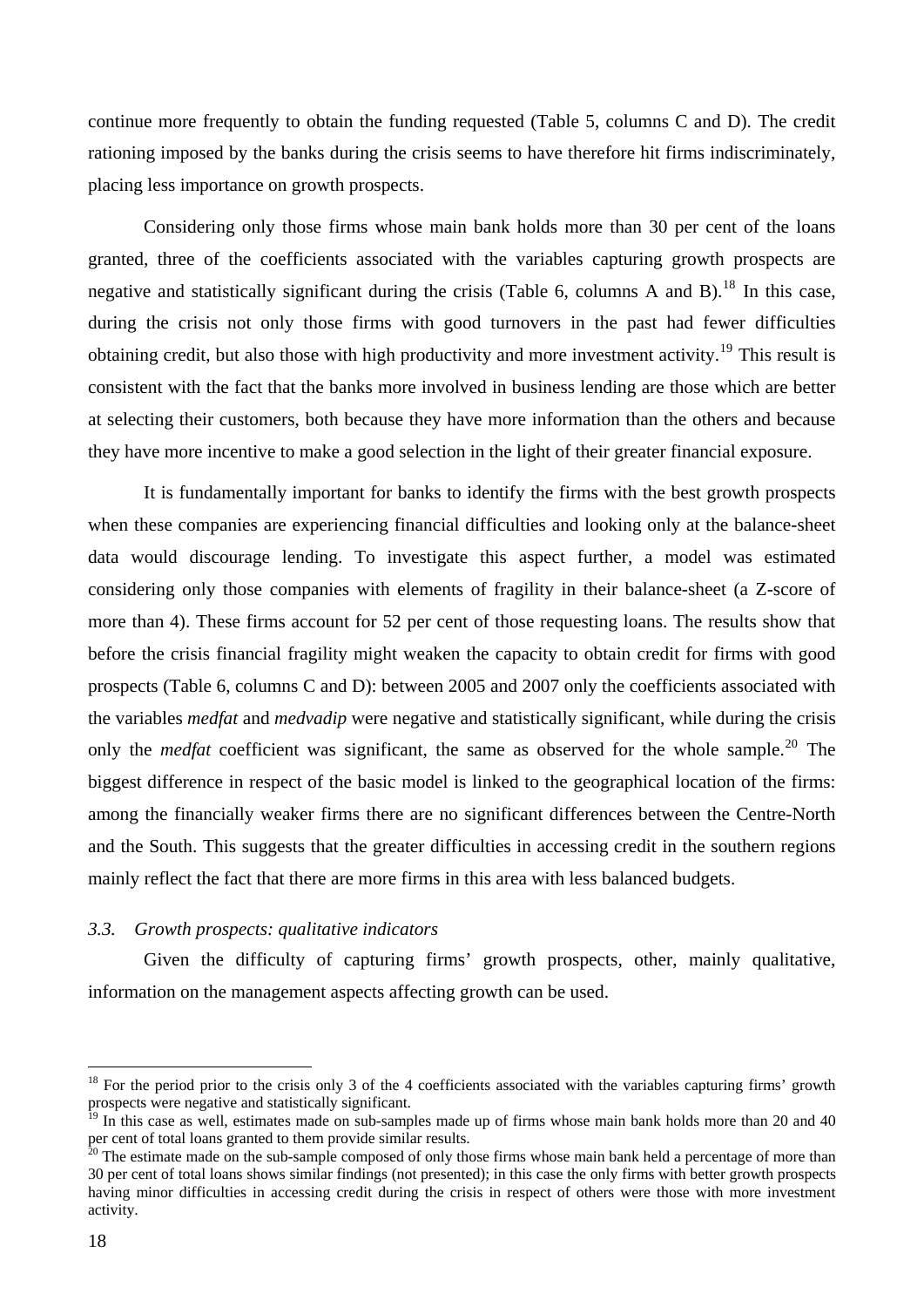The 2007 ISF Survey contains some questions on the adoption of new strategies in the period 2000-2006 (changes in the range of products on offer, investment in the firm's own brand, internationalization) with the aim of adjusting operations and management policies for the new competitive environment and of making the most of new profit opportunities. Supposing that the adoption of these strategies increases the probability of improving performance, a dummy was introduced into the model to identify firms that had adopted new strategies (*newstrat*); the findings of the estimate made only on the pre-crisis period show that the coefficient associated with this dummy is statistically insignificant (Table 7, column A).<sup>[21](#page-14-0)</sup>

Research and development activities and management and organizational innovations constitute important factors affecting firms' growth prospects. To capture these aspects some survey data was used in relation to research and development activities, registration of patents, introduction of process, organizational and product innovations. This information refers to the period 2008-10 and is only relevant to half of the sample, for which there are fairly few observations which makes estimating the coefficients less precise. Therefore a dummy was introduced for each of the previous activities (respectively *rs0810*, *brm0810, iproc0810, iorg0810 and iprod0810)*. The coefficients are statistically insignificant with the exception of one positive coefficient associated with *iproc0810*  (Table 7, column B). $^{22}$  $^{22}$  $^{22}$ 

Another attempt to capture growth prospects was made by using information from the ISF Survey on investment plans for the following year. A dummy was therefore constructed equal to 1 for the last quartile of the distribution of planned investment growth rates (*dproginv*). Once again, the estimates of the coefficient associated with this dummy are not statistically significant in either the period of the crisis or the preceding one (Table 7, columns C and D).

Overall, comparing the results of the estimates described in this section with those presented in Table 5, it emerges (especially in the pre-crisis period) that there was a lower influence on the probability of credit rationing of the qualitative aspects of the firm's activity with respect to other aspects which are more easily quantifiable (such as those linked to the firm's financial situation or its economic performance in past years). This finding presumably reveals that banks have more

<span id="page-14-0"></span> $^{21}$  All the estimates presented in Table 7 were also conducted by excluding the four variables used previously to identify the firms with better growth prospects; the results were basically unchanged. Even using three dummies divided by type of new strategy adopted (range, brand, internationalization) did not give different results from those described (results not presented).

<span id="page-14-1"></span> $^{22}$  The variables introduced have a very high correlation with each other (with coefficients of between 0.29 and 0.63) which could cause lower precision in estimating the related coefficients due to collinearity problems. When the variables are considered one at a time (results not given), the only statistically significant coefficient is the negative one associated with *iorg0810*.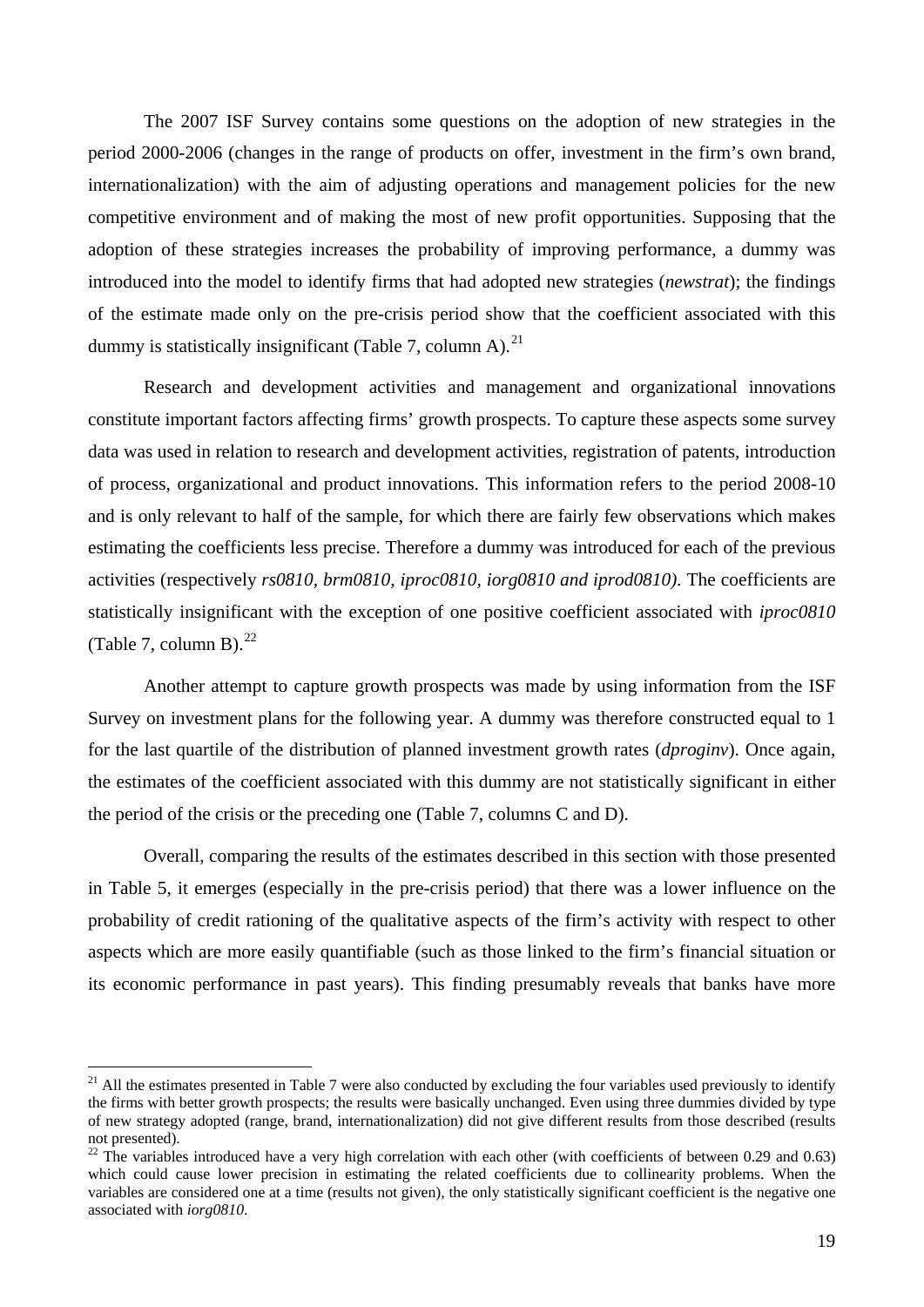difficulty in incorporating soft information in the quantitative models which guide their lending decisions.

## <span id="page-15-0"></span>*3.4. Lender bank size*

During the financial crisis different types of banks were affected in different ways by the turmoil in the financial markets and by the slowdown in economic activity. It is therefore useful to check to what extent the probability of rationing and the capacity to select their customers were influenced by the type of bank counterparty. Since the rationing data taken from the ISF Survey does not refer to specific banks (thus it is not possible to identify which intermediaries had denied credit to a firm), the sample was limited to only those firms with more than 30 per cent of loans granted by their main intermediary. The hypothesis is that if these firms say that they have applied for but not obtained credit, it is very likely that they have also been rejected by an intermediary that was of great importance to them. The main banks were divided into the following 5 categories: those belonging to the 5 largest banking groups; the other large banks; foreign bank branches; small banks and those belonging to small groups; and the smallest banks. Based on this classification by size, the dummy *smallbank* was constructed, equal to 1 when the main lender bank belongs to the groups of the small and smallest banks. These banks, which have been less affected by the financial crisis, should have had a lower incentive to ration credit than the larger banks. Furthermore, the greater propensity of smaller banks to form close relationships with the firms they lend to could have afforded better customer protection at the times when the financial strains were more acute.<sup>[23](#page-15-1)</sup>

The findings given in Table 8 (columns A and B) show that for the set of firms with more than 30 per cent of their loans coming from their first bank, the rate of rationing does not vary significantly according to the type of main bank in the pre-crisis period. During the crisis, however, the coefficient of the dummy *smallbank* becomes statistically significant with a negative sign, consistently with the a priori: during this period the firms which used a small bank as their main bankers have a lower probability of having their credit rationed compared with the others.<sup>[24](#page-15-2)</sup>

As already underlined, in the sub-sample composed of only those firms whose main bank holds more than 30 per cent of the loans granted to them, the coefficients of the variables which capture growth prospects are predominantly significant and with a negative sign. In addition, this finding regards all types of banks; the coefficients relating to the terms of interaction between these

<span id="page-15-1"></span><sup>&</sup>lt;sup>23</sup> See, among others, G. Ferri and G. B. Pittaluga (1997) and P. Angelini, R. Di Salvo and G. Ferri (1998).

<span id="page-15-2"></span><sup>&</sup>lt;sup>24</sup> However, this evidence is not robust: estimates made on the basis of the sub-samples composed of those firms whose main bank holds more than 20 and 40 per cent of total loans confirm only in the first case the results described above. More in general, the results of these estimates suffer from the fact that the sub-sample on which they are based includes firms that are more "protected" in terms of accessing credit in that these firms are the ones with closer relationships with their own main bank (see the results for the coefficient of the abovementioned variable *l\_qban*).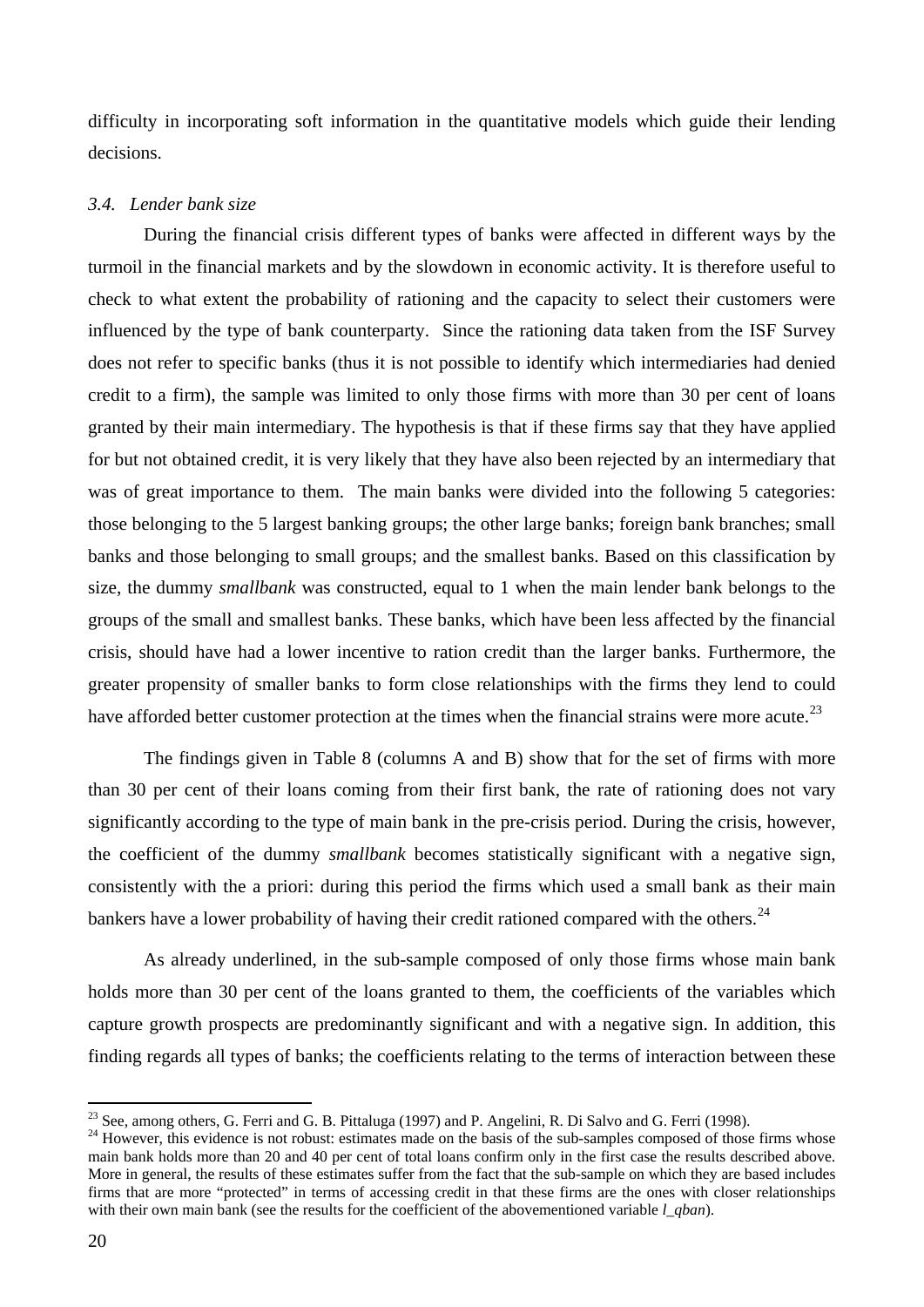variables and the dummy *smallbank* are all statistically insignificant, with the exception of the coefficient relating to the interaction with *medfat,* negative and statistically significant in the precrisis period (Table 8, columns C and D). The greater protection guaranteed by the small banks to their customers was therefore generalized and did not regard, in particular, firms with good growth prospects.

## <span id="page-16-0"></span>*3.5. Reasons for applying for credit*

To capture the effects of the type of loan application on the probability of credit rationing, three dummies were introduced into the model to identify firms which increased their demand for credit, compared with six months earlier, for the purpose of financing, respectively, investment activity (*dominv*), working capital (*domwk*) and debt restructuring (*domris*). The results presented in Table 9 (column A) confirm the descriptive evidence given in section 2: the probability of credit rationing is significantly greater for firms that have applied for credit to finance working capital or debt restructuring. To the extent that this increased borrowing requirement reflects firms' deteriorating profitability and liquidity, the result shows that during the crisis credit rationing could have undermined firms' resilience in the face of financial difficulties more than their capacity to make new investments.<sup>[25](#page-16-2)</sup>

# <span id="page-16-1"></span>*3.6. Worsening of access-to-credit conditions*

 $\overline{a}$ 

During the crisis firms that managed to obtain the funding they wanted from the banks often had to face tighter conditions for accessing credit. This took various forms among which the most common were higher financing costs, an increase in the guarantees required, or higher ancillary expenses. Although to a lesser extent compared with credit rationing, the worsening of access-tocredit conditions may have seriously damaged firms' financial balance or may have heavily conditioned their activities, especially in terms of investment. Therefore in this case too, it is important, as for credit rationing, to try and identify the characteristics of the firm which have had the greatest influence on the worsening of credit conditions. The results obtained by this analysis represent a robustness check for the credit rationing results.

The observations regarding firms which have suffered tighter conditions for accessing credit, in reference only to the period of the crisis, account for 39 per cent of the sample of firms which applied for credit during the crisis; the percentages for firms characterized by high growth prospects are all between 30 and 40 per cent, less than that related to financially fragile firms (47 per cent). The results of the estimate of the model analogous to the one presented in Table 5

<span id="page-16-2"></span> $25$  On the impact of the financial crisis on investment activity in the manufacturing sector, see E. Gaiotti (2011).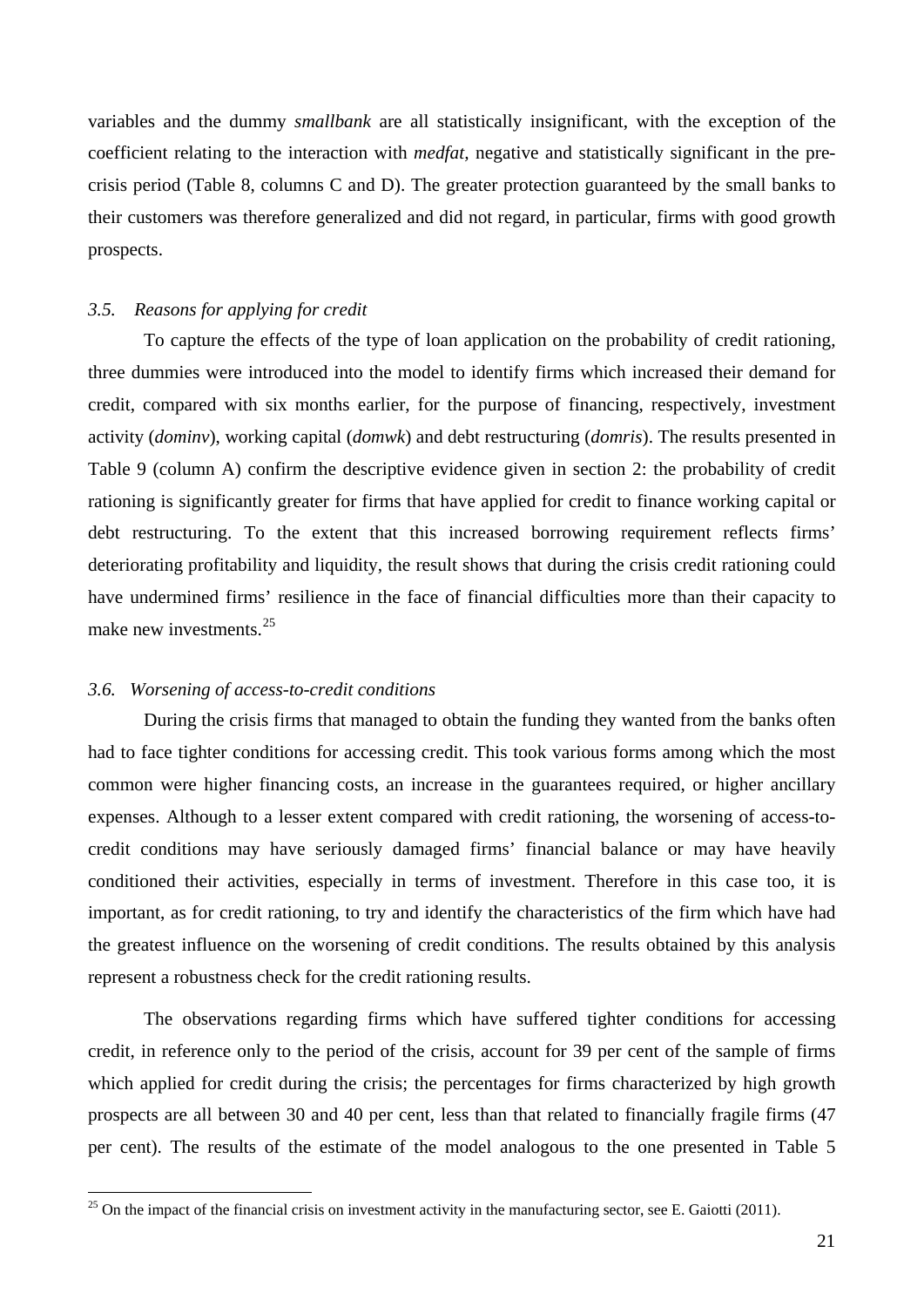(column D) largely confirm those observed for rationed firms: the coefficients associated with vulnerable and risky firms are positive and statistically significant, while among the variables that capture growth prospects the only statistically significant coefficients are those in relation to turnover and investment growth (Table 9, column B).

# <span id="page-17-0"></span>**4. Conclusions**

During the crisis years, reflecting the weakening of financial conditions, the quality of firms applying for external funding worsened: the borrowing requirement had more to do with the need for working capital than a desire to build up physical capital. In the most acute phase of the crisis, the contraction in credit indicated a significant tightening of supply on the part of the banks, only partly due to the worsening of the financial conditions of their customers. Compared with the years immediately preceding the crisis, the percentage of companies being refused credit more or less tripled. In a prolonged period of weakness in the economy and low profitability, the availability of external financing may be crucial for firms, both for those with good growth prospects which may need funds to support investment or to finance an expansion of their business, and also for those in difficulties which need credit to cover temporary cash-flow problems. Therefore, the way the banks selected their customers during the crisis may have been an important factor in conditioning economic growth in the following years, allowing firms that were evaluated positively to follow a growth path or to avoid default.

The results of the analysis on the probability of credit rationing show that in deciding whether to grant financing, banks looked above all at firms' financial situation: fragile financial conditions, for example high indebtedness or low profitability, was associated with very much greater credit rationing than average, both before and during the crisis. In line with this evidence, the probability of rationing was higher for firms applying for credit to finance working capital or to restructure their debt. These findings imply that during the crisis credit rationing may have had a greater effect on firms' resilience to financial difficulties than on their capacity to make new investments.

Firms with high growth rates for turnover, investment, productivity or propensity to export were rationed less in the pre-crisis period; however during the crisis these firms did not generally benefit from easier access to credit. The adoption of some management choices aimed at increasing competitiveness and improving the firm's growth prospects (spending on research and development, on trademarks or patents, and organizational, product or process innovations) did not however influence the probability of rationing, even in the pre-crisis period, presumably revealing a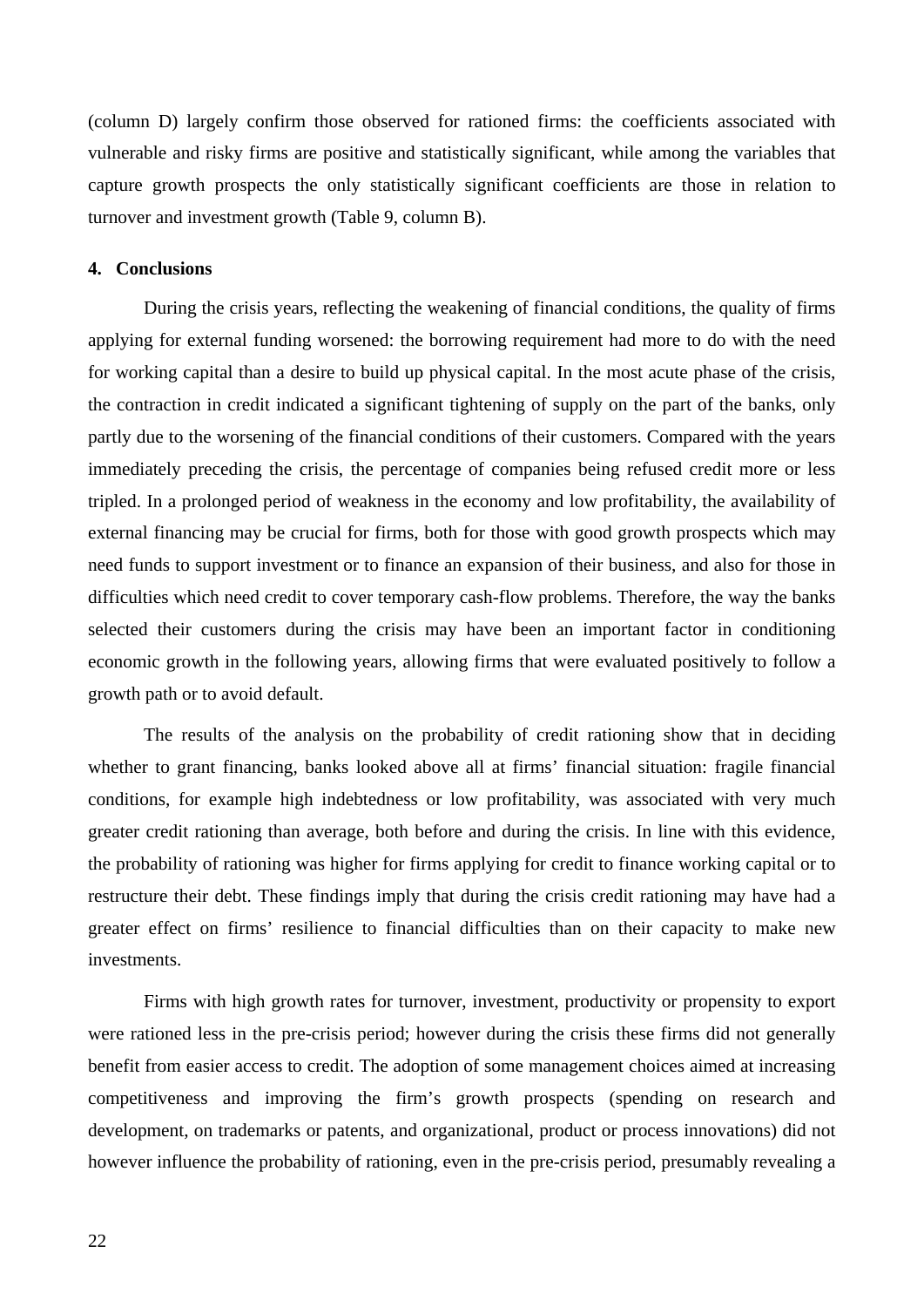greater difficulty on the part of intermediaries to include this soft information in the quantitative models which guide lending decisions.

The findings on credit rationing are also confirmed by the worsening of access-to-credit conditions during the crisis: firms which suffered most from the deterioration in credit conditions were more financially fragile; among the variables that capture firms' growth prospects, only a change in turnover counts in improving access to credit.

One of the main results of our analysis regards the influence of the characteristics of banking relationships on access to credit. During the crisis, firms were more financially protected by the banks most involved in lending, especially if they were small banks. Differently from what was observed for the whole sample, furthermore, among firms with a closer relationship with their own main bank, the probability of credit rationing was significantly lower for those with better growth prospects. This finding could depend on the fact that the banks more involved in lending to firms have better information and greater incentives to use it when selecting their customers.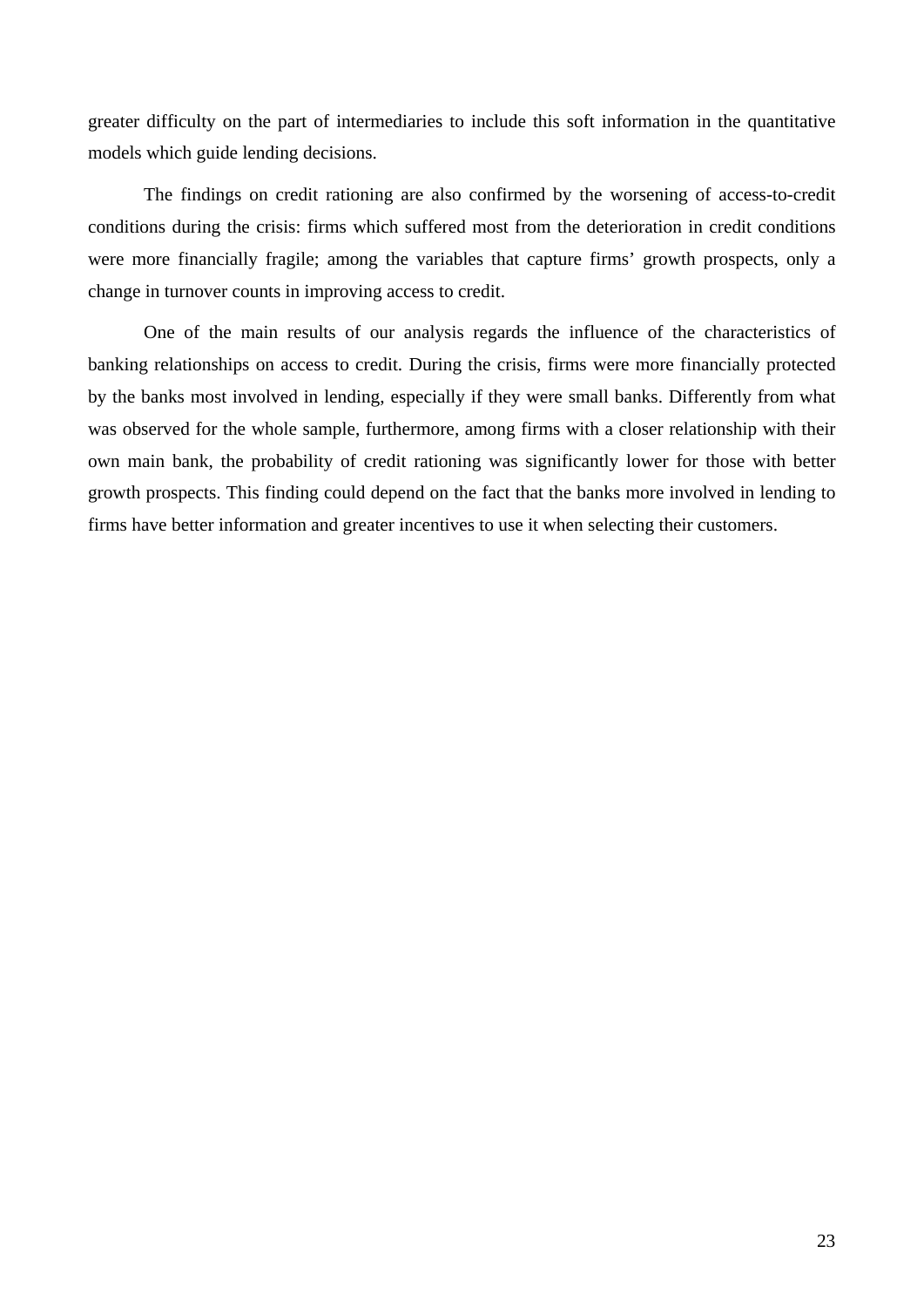#### **BIBLIOGRAPHY**

- <span id="page-19-0"></span>Accetturo A., A. Giunta and S. Rossi (2011), *Le imprese italiane tra crisi e nuova globalizzazione*, Questioni di economia e finanza No. 86, January.
- Albertazzi U. and D. Marchetti (2010), *Credit supply, flight to quality and evergreening*, "Temi di discussione" No. 756, April.
- Angelini P., R. Di Salvo and G. Ferri (1998), *Availability and cost of credit for small businesses: customer relationships and credit cooperatives*, Journal of Banking and Finance, 925-954.
- Banca d'Italia, Annual Reports, various years, Rome.
- Bonaccorsi E. and E. Sette (2012), *Bank Balance Sheets and the Transmission of Financial Shocks: Evidence from the 2007-2008 Crisis*, "Temi di discussione" No. 848, January.
- Bugamelli M., R. Cristadoro and G. Zevi (2009), *La crisi internazionale e il sistema produttivo italiano: un'analisi su dati a livello di impresa*, Questioni di economia e finanza No. 58, December.
- De Mitri S., G. Gobbi and E. Sette (2010), *Relationship lending in a financial turmoil*, "Temi di discussione" No. 772, September.
- De Socio A. (2010), *La situazione economico-finanziaria delle imprese italiane nel confronto internazionale*, Questioni di economia e finanza No. 66, April.
- Del Giovane P., G. Eramo and A. Nobili (2010), *Disentangling demand and supply in credit developments: a survey-based analysis for Italy*, "Temi di discussione" No. 764, June.
- Del Prete S., M. Pagnini, P. Rossi and V. Vacca (2011), *L'organizzazione dell'attività creditizia e la crisi: le evidenze da un'indagine sulle banche*, mimeo.
- Ferri G. and G. B. Pittaluga (1997) *Il finanziamento delle imprese nelle fasi di restrizione monetaria. Il caso del credito cooperativo*, in F. Cesarini, G. Ferri and M. Giardino, "Credito e sviluppo", Bologna, il Mulino, 1997.
- Ferrando A. and N. Griesshaber (2011), *Financing obstacles among Euro area firms. Who suffers the most?*, ECB working paper series No. 1293, February 2011.
- Gaiotti E. (2011), *Credit availability and investment in Italy: lessons from the "Great Recession"*, "Temi di discussione" No. 793, February.
- Guiso L. (1998), *High-tech firms and credit rationing*, Journal of Economic Behavior & Organization, vol. 35.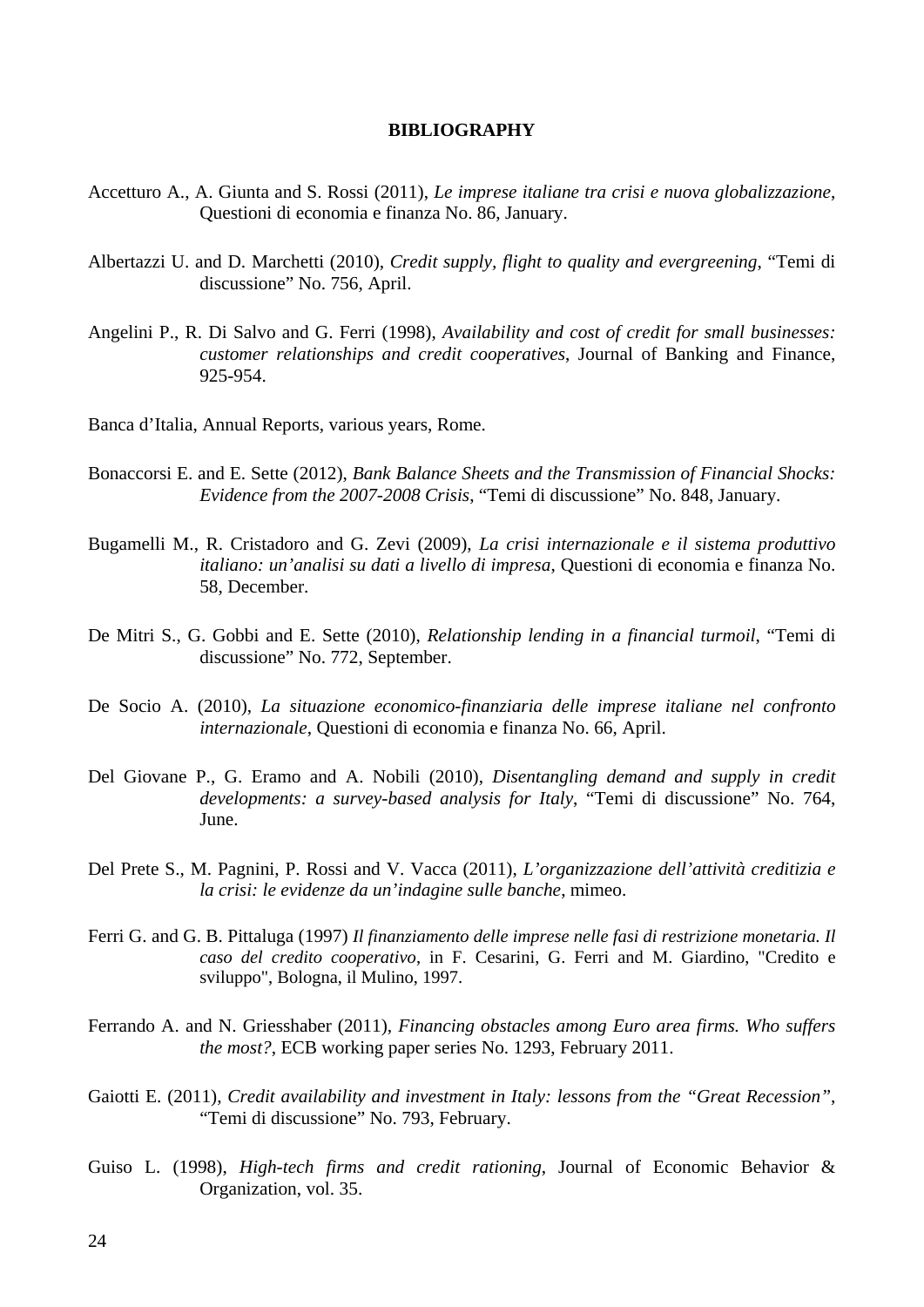Guiso L. (2003), *Small business finance in Italy*, EIB papers, vol. 8, No. 2.

- Panetta F. and F. Signoretti (2010), *Domanda e offerta di credito in Italia durante la crisi finanziaria*, Questioni di economia e finanza No. 63, April.
- Stiglitz J. and A. Weiss (1981), *Credit rationing in markets with imperfect information*, American Economic Review, 71.
- Vacca V. (2011), *An unexpected crisis? Looking at pricing effectiveness of different banks*, "Temi di discussione" No. 814, July.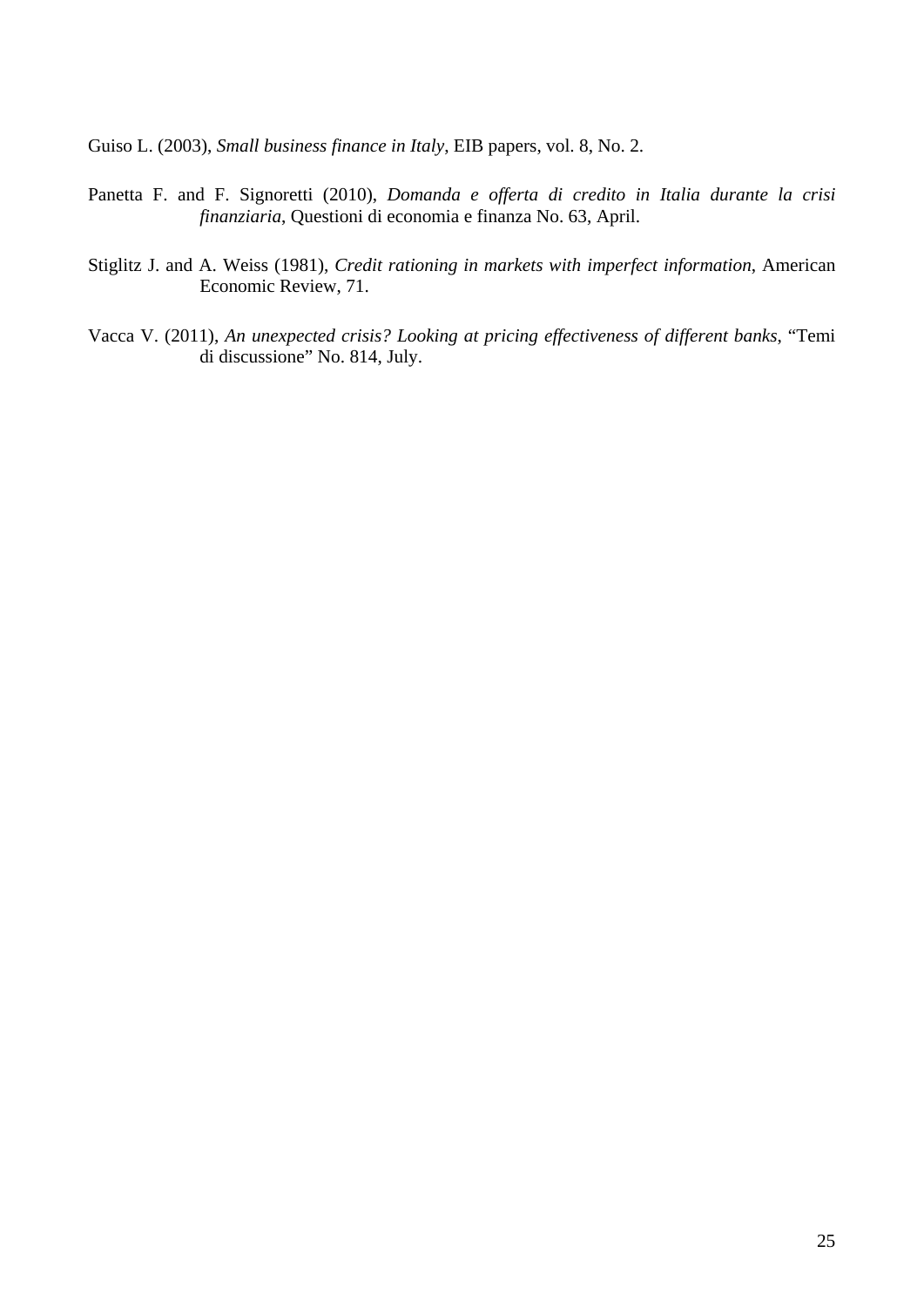# **APPENDIX**

# <span id="page-21-0"></span>**A) Firms' balance sheets – CERVED data**

The balance-sheet archives of the Cerved Group cover the universe of Italian businesses. There are some problems connected with the quality of balance-sheet data since the information is not always compatible with the level of detail required to construct the indicators. As a result we selected a wide subset of companies meeting specific requirements. We constructed the sample used in our work in sequential stages starting with non-financial corporations and selecting:

- a) Firms with a turnover and total assets greater than zero;
- b) Firms which, if they draw up their balance sheet in the "simplified CEE" form, have enhanced their financial debt (calculated by summing bank debt, bonds, debts towards partners and other financing sources) and/or they report commercial debt or tax debt (under the Cerved reclassified scheme, indistinguishable commercial and financial debts are both placed under different debts);
- c) Firms which, independently of the reclassification scheme adopted, present data congruent with the Central Credit Register data i.e. if they declare they have no financial debt they must not figure in the Central Credit Register with an exposure to banks.

### **B) The Z-Score**

The Z-Score is an indicator of the financial soundness of firms, calculated by Cerved on the basis of a wide range of budget variables. Firms are classified in nine risk categories which can be grouped into the following three classes:

- Sound firms: very sound (score  $= 1$ ), sound (score  $= 2$ ), above average solvency  $(\text{score} = 3)$ , solvent  $(\text{score} = 4)$ ;
- Vulnerable firms: vulnerable (score  $= 5$ ), high vulnerability (score  $= 6$ );
- Risky firms: risky (score = 7), high risk (score = 8), very high risk (score = 9).

### **C) Bank of Italy surveys**

*Survey on Industrial and Service Firms (the ISF Survey).* – The Bank of Italy has conducted this survey annually since 1972. Up until 1998 the survey only looked at industrial firms with 50 or more employees. Over the years, the field of observation has widened to include, since 1999, all manufacturing firms and the energy and mining sectors and, since 2001, firms with 20-40 employees. The reference population was further extended in 2002 to include firms providing private non-financial services with 20 or more employees.

The reference universe is currently composed of firms with head offices in Italy, with at least 20 employees, belonging to the sectors of economic activity within industry excluding construction, construction and private non-financial services.

The sample for the survey conducted in early 2011 was composed of 2,809 firms working in industry excluding construction and 1,128 firms providing private non-financial services. The distribution of the sample is relatively biased towards larger firms: 61.2 per cent of the sample is composed of firms with 50 employees and the remaining 38.8 per cent are firms with 20-49 employees (against 30.1 and 69.9 per cent, respectively, of firms in the population). As regards sectors of activity, the subsamples for industry and services were distributed in a way similar to the reference population. When calculating the descriptive statistics presented in this paper, account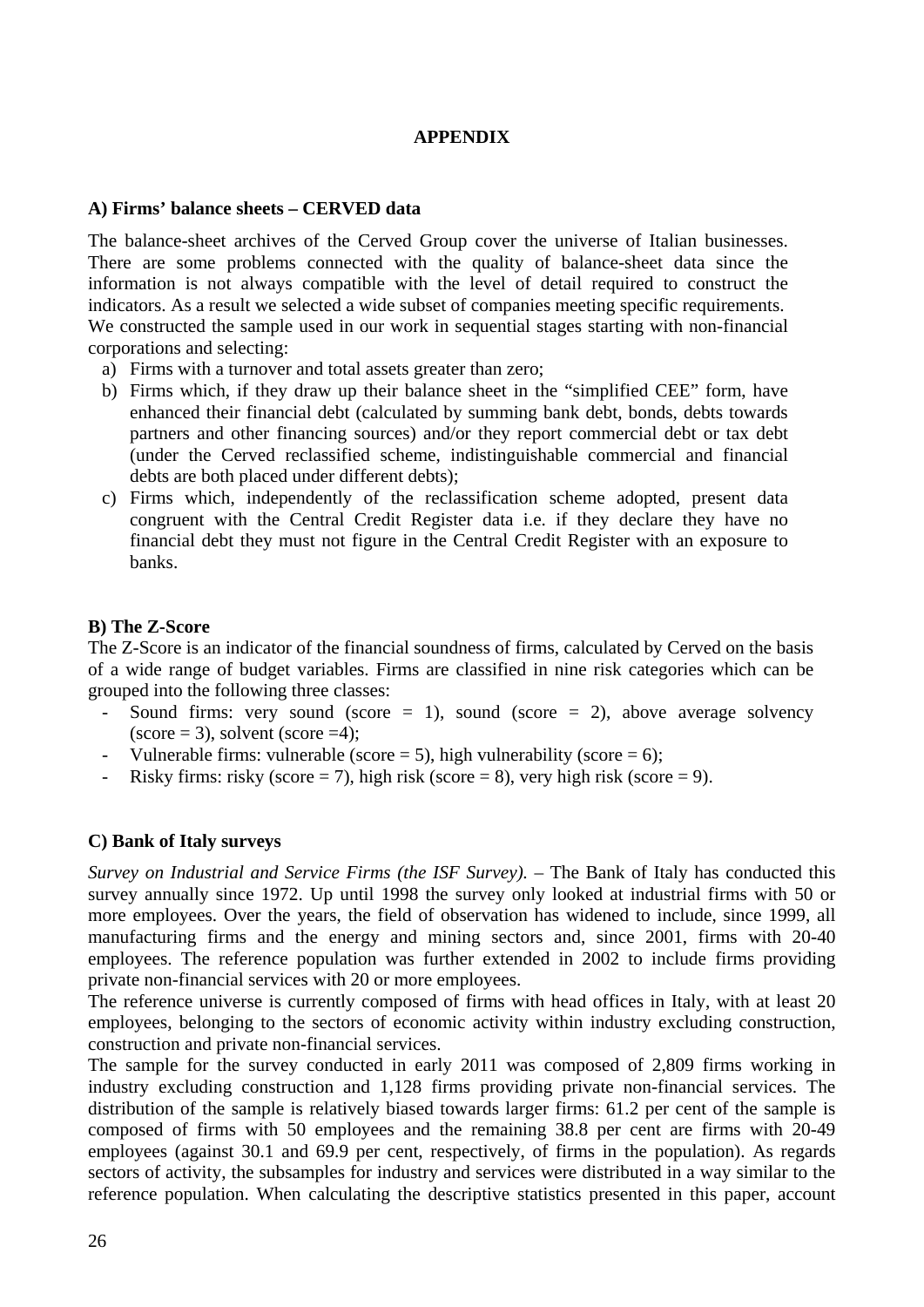was taken of the differences in the composition of the sample in respect of the population by using weighting coefficients.

*Business Outlook Survey of Industrial and Service Firms.* – Since 1993 the Bank of Italy has carried out a business outlook survey of firms in the period between the last ten days of September and the first twenty days of October. In 2011 the survey concerned 4,078 firms with 20 or more employees, of which 2,916 working in industry excluding construction and 1,162 firms providing private nonfinancial services.

The sample design is the same as that used for the ISF Survey above and the firms contacted are for the most part the same ones.

For further information on the two surveys, please see the supplements to the Bank of Italy's Statistical Bulletin which regularly reports the findings.

# **D) Estimates on the probability of rationing**

*The dependent variable.* – The dependent variable is a dummy, constructed on the basis of the various questions in the ISF Survey. It identifies the firms which state:

- a. would like to have more debt at the same cost and guarantee conditions currently applied to the company;
- b. that the financial intermediaries contacted were not willing to increase the volume of loans.

Up until the survey conducted in 2010, firms' replies referred to the moment in which they filled in the questionnaire (therefore in the first few months of each year). Presumably, therefore, their dealings with intermediaries took place between the end of the preceding year and the early months of the year in which the survey is being done. In the 2011 survey, with the aim of anchoring firms' replies to a more precise time horizon, questions a) and b) explicitly referred to the whole of the previous year.

*The survey.* – If not otherwise specified, the estimates are made on the basis of samples of firms which applied for credit. In the absence of a variable that pinpoints these firms precisely, their identification is based on a multiplicity of information held in the Central Credit Register and in the ISF Survey from which it is possible to deduce if there were any applications for loans made through the banking system. In particular, a firm is considered to have applied for credit if (1) the agreed amount of credit recorded in the Central Credit Register has increased; (2) it says that it has had significantly different investment costs from those planned because of a change in the availability of credit; (3) it has increased its level of debt; (4) it would like to take on more debt; (5) it has increased its demand for credit; or (6) it has experienced a worsening of access-to-credit conditions.

*The estimation method.* – The paper presents the results of pooled probit estimates on the probability that the firm stated it had applied for but not obtained credit. All the estimates include 11 dummies which identify the sector the firms belong to and the temporal dummies.

The tables do not give the estimated coefficients but rather the marginal effects; these measure the effect on the probability of credit rationing of an infinitesimal change in the continuous variables or of a discrete change for the dummies. The robust standard errors of the related coefficients are given in brackets. Three asterisks indicate a coefficient that is significant at 1 per cent, two asterisks at 5 per cent, and one asterisk at 10 per cent.

*The other variables.* – In the following table there is a detailed description of the variables used in the estimates. The descriptive statistics and the correlation coefficients are presented in Tables 3 and 4.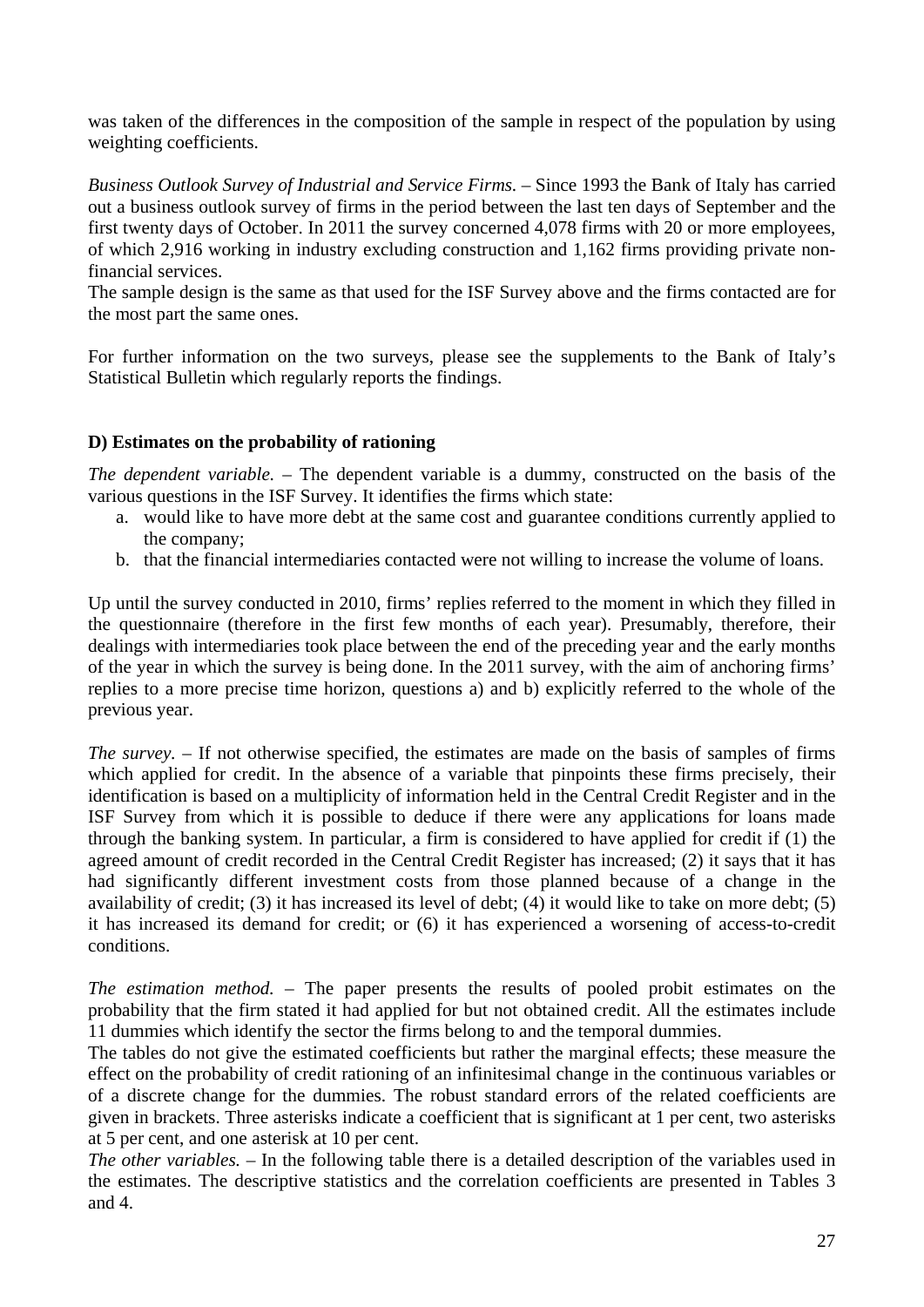| <b>Variables</b> | <b>Description</b>                                                                                                                                    | <b>Source</b>                     |
|------------------|-------------------------------------------------------------------------------------------------------------------------------------------------------|-----------------------------------|
| size             | Logarithm of the number of dependent variables                                                                                                        | <b>ISF Survey</b>                 |
| south            | dummy=1 for firms in the South of Italy                                                                                                               | <b>ISF Survey</b>                 |
| mzscore          | dummy=1for firms with a Z-score of 4 or 5                                                                                                             | Cerved Group                      |
| hzscore          | dummy=1for firms with a Z-score of between 6 and 9                                                                                                    | Cerved Group                      |
| 1_qban           | Share of credit given by the main intermediary                                                                                                        | <b>Central Credit</b><br>Register |
| $1$ _rml         | Share of the credit used in the medium and long term                                                                                                  | <b>Central Credit</b><br>Register |
| 1_rgar           | Guaranteed share of the credit used                                                                                                                   | <b>Central Credit</b><br>Register |
| mediny           | 3-year average of the annual percentage change in investments                                                                                         | <b>ISF Survey</b>                 |
| medvadip         | 3-year average of the value added and number of employees                                                                                             | Cerved Group                      |
| medfat           | 3-year average of the annual percentage change in turnover                                                                                            | <b>ISF Survey</b>                 |
| medexp           | 3-year average of the share of exports in turnover                                                                                                    | <b>ISF Survey</b>                 |
| newstrag         | dummy=1 for firms saying they adopted new strategies between 2000 and 2006                                                                            | <b>ISF Survey</b>                 |
| rs0810           | dummy=1 for firms that had research and development costs in the period 2008-<br>10                                                                   | <b>ISF Survey</b>                 |
| brm0810          | dummy=1 for firms that had patent or trademark costs in the period 2008-10                                                                            | <b>ISF Survey</b>                 |
| iproc0810        | $d$ ummy=1 for firms that introduced process innovations in the period 2008-10                                                                        | <b>ISF Survey</b>                 |
| iorg0810         | dummy=1 for firms that introduced organizational innovations in the period<br>2008-10                                                                 | <b>ISF Survey</b>                 |
| iprod0810        | dummy=1 for firms that introduced product innovations in the period 2008-10                                                                           | <b>ISF Survey</b>                 |
| dproginv         | dummy=1 for firms in the last quartile of the distribution of the expected rate of<br>investment for the following year                               | <b>ISF Survey</b>                 |
| smallbank        | dummy=1 for firms whose main bank belongs to the "small" or "smallest" size<br>class                                                                  | Central Credit<br>Register        |
| domwk            | dummy=1 for firms who said they had increased their demand for credit in the<br>preceding six months due to a greater need for working capital        | <b>ISF Survey</b>                 |
| dominy           | dummy=1 for firms who said they had increased their demand for credit in the<br>preceding six months due to a greater investment needs                | <b>ISF Survey</b>                 |
| domris           | dummy=1 for firms who said they had increased their demand for credit in the<br>preceding six months due to a greater need to restructure their debt. | <b>ISF Survey</b>                 |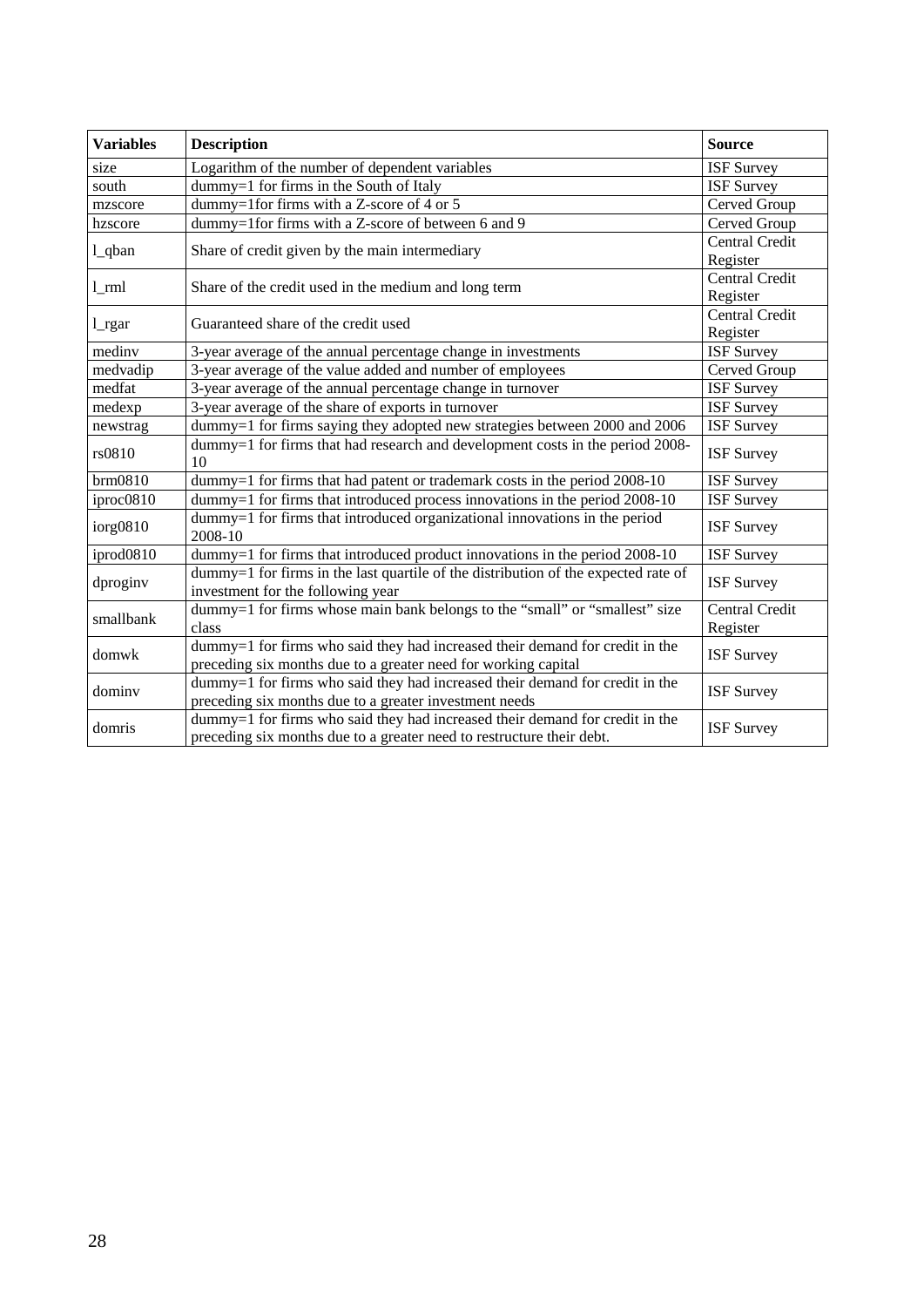# **STATISTICAL TABLES**

## **DIFFICULTIES IN ACCESSING CREDIT** (1)

*(average values)* 

<span id="page-24-0"></span>

|                                           | Share of firms applying for and not obtaining credit |           |           |           |  |
|-------------------------------------------|------------------------------------------------------|-----------|-----------|-----------|--|
|                                           | 2005-10                                              | 2005-2007 | 2008-2010 | 2008-2010 |  |
| Total firms                               | 8.44                                                 | 5.07      | 11.33     | 39.28     |  |
| Financially fragile firms (2)             | 12.11                                                | 7.71      | 15.91     | 46.87     |  |
| Firms with high growth in turnover (3)    | 7.95                                                 | 4.15      | 12.70     | 40.95     |  |
| Firms with high VA per employee (3)       | 6.04                                                 | 1.85      | 9.14      | 36.44     |  |
| Firms with high growth in investments (3) | 7.81                                                 | 4.32      | 10.86     | 36.67     |  |
| Firms with a high share of exports (3)    | 7.20                                                 | 3.05      | 10.46     | 37.32     |  |

(1) The percentages refer to firms which have applied for credit. – (2) Financially fragile firms are those whose Z-score is more than 4. – (3) Firms belonging to the last quartile of the distribution of each indicator (see the Appendix).

Table 1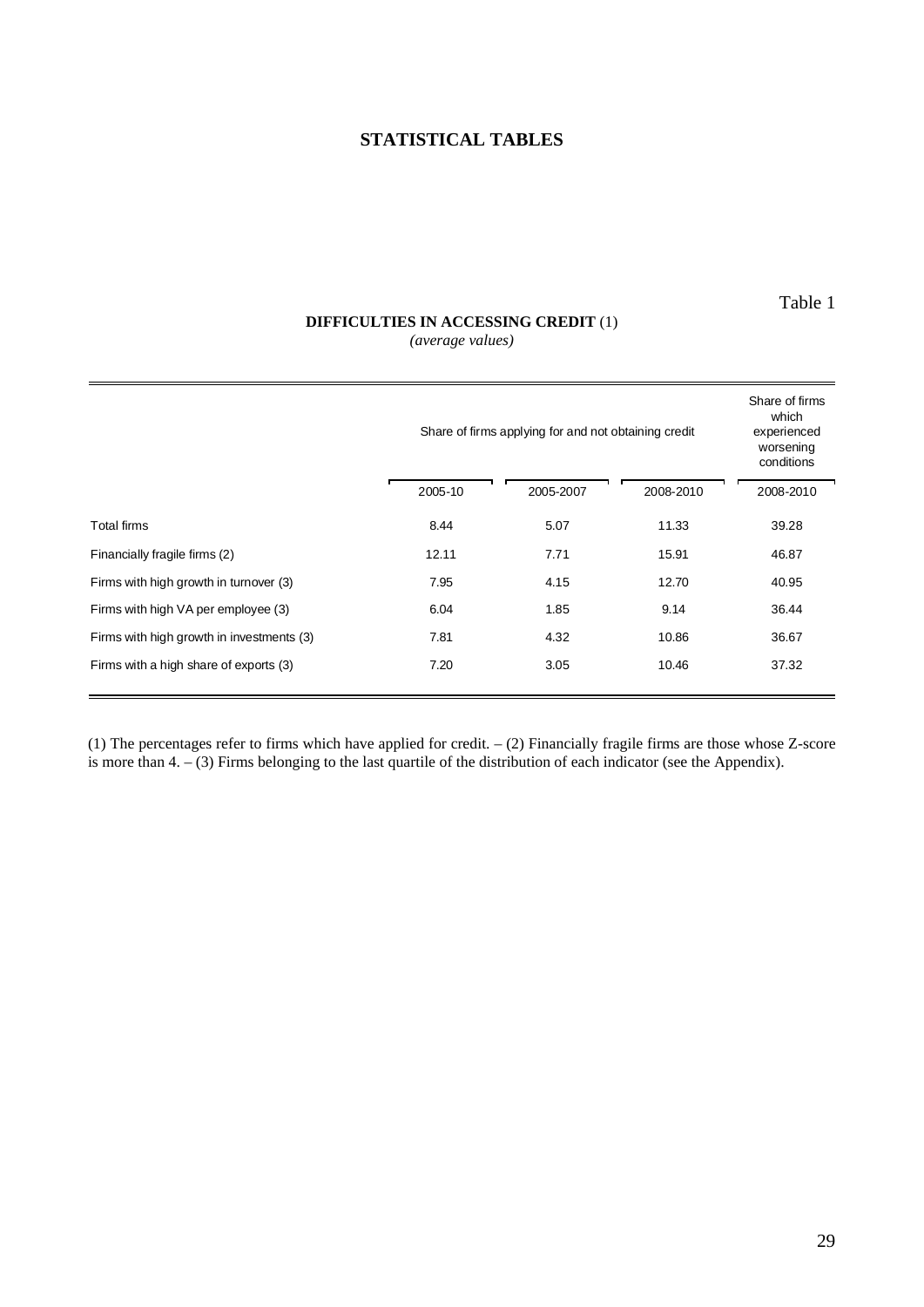Table 2

# **COMPARISON OF RATIONED AND NON-RATIONED FIRMS**

 *(average values)* 

|                                               | <b>Total firms</b> | Non-rationed firms | Rationed firms |
|-----------------------------------------------|--------------------|--------------------|----------------|
|                                               |                    |                    |                |
| Size (log. of number of employees)            | 3.93               | 3.94               | 3.84           |
| Dummy South                                   | 0.18               | 0.17               | 0.27           |
| Leverage (%)                                  | 53.14              | 51.74              | 69.24          |
| Liquidity (%)                                 | 136.79             | 135.46             | 152.16         |
| Financial debt on turnover (%)                | 45.98              | 41.61              | 96.22          |
| Cash flow on financial costs                  | 20.38              | 21.73              | 4.98           |
| Value added (thousands of euros)              | 5,932              | 6,080              | 4,235          |
| Value added per employee (thousands of euros) | 57.0               | 57.8               | 46.9           |
| Value added on total assets (%)               | 31.08              | 31.50              | 26.30          |
| Physical fixed assets (thousands of euros)    | 8,519              | 8,631              | 7,234          |
| Gross operating profit (thousands of euros)   | 2,159              | 2,261              | 985            |
| Return on equity (%)                          | $-4.15$            | $-1.31$            | $-37.45$       |
| Z-score                                       | 4.78               | 4.68               | 5.96           |
| Share main bank (%)                           | 53.87              | 54.39              | 48.16          |
| Share medium-long term (%)                    | 39.41              | 39.62              | 36.92          |
| Share guaranteed amount (%)                   | 17.78              | 17.45              | 21.41          |

Note: the total sample refers to all firms which have applied for credit.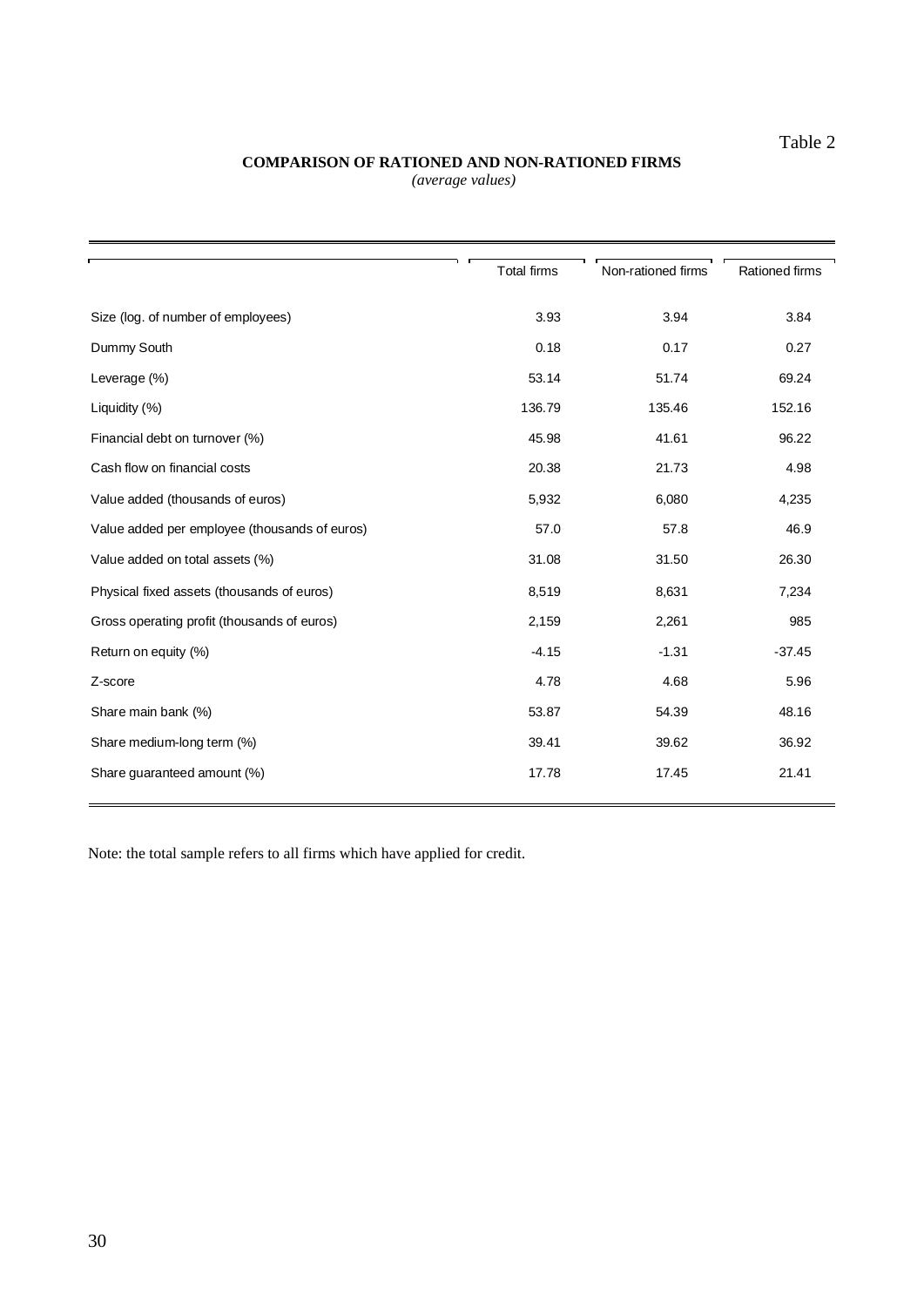# Table 3

**DESCRIPTIVE STATISTICS OF THE SAMPLE USED FOR THE ESTIMATES** (1)

|           |        | 2005-2007 |          |        | 2008-2010 |          |
|-----------|--------|-----------|----------|--------|-----------|----------|
|           | Median | Average   | St. dev. | Median | Average   | St. dev. |
| size      | 4.28   | 4.55      | 1.22     | 4.32   | 4.60      | 1.24     |
| south     | 0.00   | 0.35      | 0.48     | 0.00   | 0.36      | 0.48     |
| mzscore   | 0.00   | 0.44      | 0.50     | 0.00   | 0.44      | 0.50     |
| hzscore   | 0.00   | 0.03      | 0.17     | 0.00   | 0.03      | 0.17     |
| qban      | 48.95  | 55.61     | 27.45    | 49.11  | 56.45     | 27.02    |
| rml       | 33.13  | 38.10     | 32.14    | 35.40  | 41.16     | 34.84    |
| rgar      | 2.70   | 18.78     | 27.25    | 0.00   | 17.74     | 26.54    |
| medinv    | 16.33  | 60.24     | 134.32   | 13.14  | 58.63     | 135.29   |
| medvadip  | 51.46  | 59.30     | 42.36    | 54.81  | 63.76     | 48.03    |
| medfat    | 3.25   | 3.82      | 11.91    | 0.86   | 1.11      | 11.68    |
| medexp    | 9.87   | 23.24     | 28.06    | 9.30   | 23.80     | 28.64    |
| rs0810    |        |           |          | 1.00   | 0.52      | 0.50     |
| brm0810   |        |           |          | 0.00   | 0.28      | 0.45     |
| iproc0810 |        |           |          | 0.00   | 0.42      | 0.49     |
| iorg0810  |        |           |          | 0.00   | 0.45      | 0.50     |
| iprod0810 |        |           |          | 0.00   | 0.48      | 0.50     |
| newstrat  | 1.00   | 0.52      | 0.50     |        |           |          |
| dproginv  | 0.00   | 0.26      | 0.44     | 0.00   | 0.23      | 0.42     |
| domwk     |        |           |          | 1.00   | 0.58      | 0.49     |
| dominv    |        |           |          | 0.00   | 0.36      | 0.48     |
| domris    |        |           |          | 0.00   | 0.20      | 0.40     |
| smallbank | 0.00   | 0.09      | 0.29     | 0.00   | 0.07      | 0.26     |

(1) See the Appendix for the description of the variables and information on the source.

.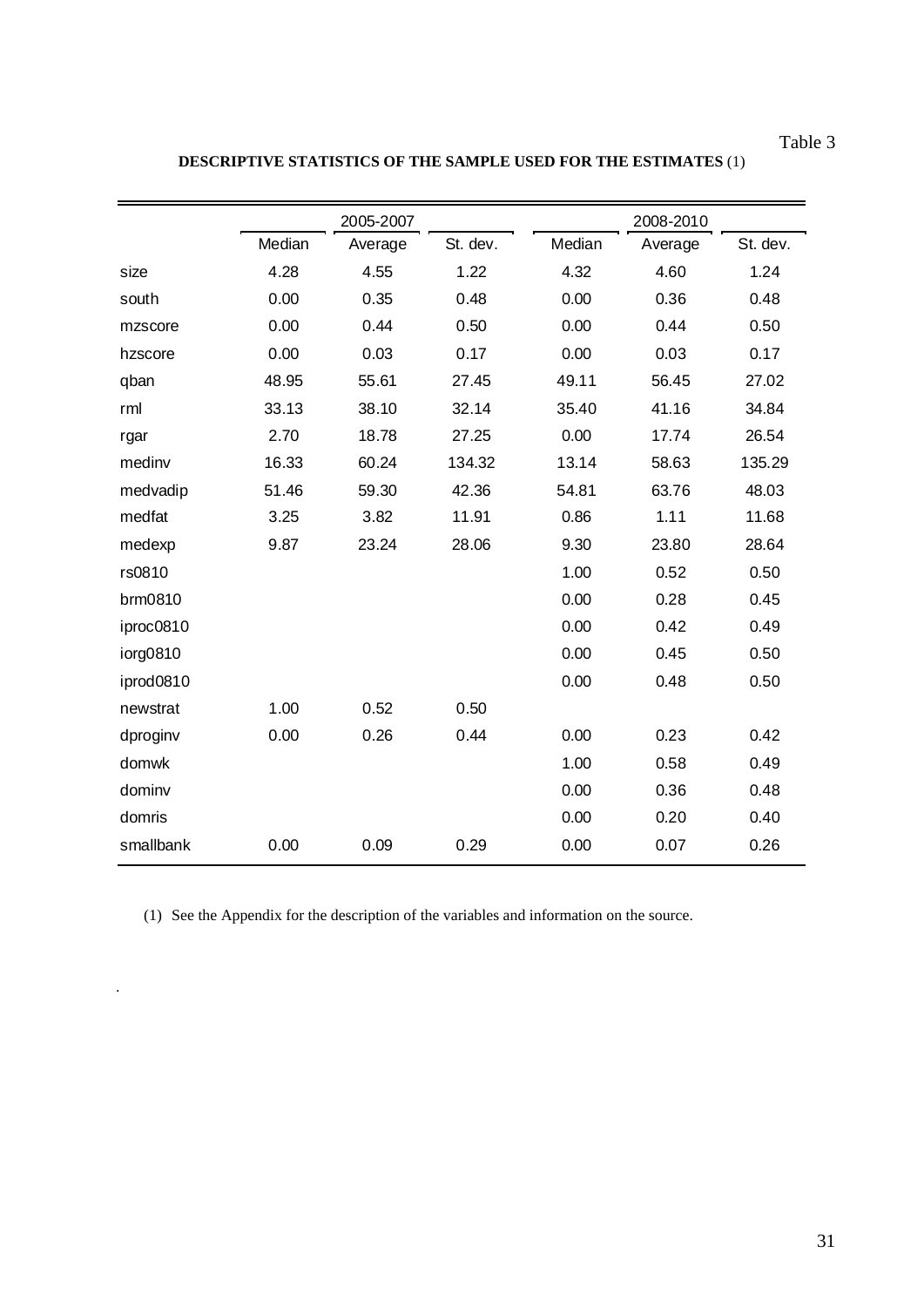# **CORRELATION MATRIX OF THE VARIABLES USED IN THE ESTIMATES** (1)

*(Pearson correlation coefficients)* 

|           | size           | south     | mzscore   | hzscore   | I qban    | l ml      | $L_{\text{rgar}}$ | medinv    | med<br>vadip | medfat    | medexp         | rs0810    | brm0810   | iproc<br>0810           | iorg 0810 | iprod<br>0810 | small<br>bank | domwk        | dominy    | domris |
|-----------|----------------|-----------|-----------|-----------|-----------|-----------|-------------------|-----------|--------------|-----------|----------------|-----------|-----------|-------------------------|-----------|---------------|---------------|--------------|-----------|--------|
| size      | $\overline{1}$ |           |           |           |           |           |                   |           |              |           |                |           |           |                         |           |               |               |              |           |        |
| south     | $-0.2687$      | 1         |           |           |           |           |                   |           |              |           |                |           |           |                         |           |               |               |              |           |        |
| mzscore   | $-0.0426$      | 0.07      |           |           |           |           |                   |           |              |           |                |           |           |                         |           |               |               |              |           |        |
| hzscore   | 0.007          | 0.0395    | $-0.1587$ | -1        |           |           |                   |           |              |           |                |           |           |                         |           |               |               |              |           |        |
| l_qban    | $-0.0324$      | 0.0416    | $-0.2365$ | 0.0105    |           |           |                   |           |              |           |                |           |           |                         |           |               |               |              |           |        |
| $L$ rml   | 0.0939         | $-0.0356$ | $-0.0578$ | $-0.0179$ | 0.1285    |           |                   |           |              |           |                |           |           |                         |           |               |               |              |           |        |
| l_rgar    | $-0.0612$      | 0.1075    | 0.0615    | $-0.011$  | 0.1042    | 0.4241    | 1                 |           |              |           |                |           |           |                         |           |               |               |              |           |        |
| medinv    | $-0.1162$      | 0.0345    | 0.0112    | $-0.0181$ | 0.0264    | $-0.0041$ | 0.0178            | - 1       |              |           |                |           |           |                         |           |               |               |              |           |        |
| medvadip  | 0.0555         | $-0.0516$ | $-0.0751$ | $-0.0342$ | 0.0264    | 0.0182    | $-0.0413$         | $-0.0035$ | -1           |           |                |           |           |                         |           |               |               |              |           |        |
| medfat    | 0.0509         | $-0.0195$ | 0.0049    | $-0.0598$ | $-0.0054$ | 0.0202    | 0.0016            | 0.1114    | 0.0575       | -1        |                |           |           |                         |           |               |               |              |           |        |
| medexp    | 0.1816         | $-0.2361$ | $-0.0741$ | 0.0036    | $-0.0516$ | 0.0048    | $-0.0269$         | $-0.0418$ | $-0.0061$    | 0.0166    | $\overline{1}$ |           |           |                         |           |               |               |              |           |        |
| rs0810    | 0.1898         | $-0.2543$ | $-0.083$  | $-0.0101$ | $-0.0365$ | 0.0236    | $-0.004$          | $-0.0898$ | 0.01         | 0.0177    | 0.3638         |           |           |                         |           |               |               |              |           |        |
| brm0810   | 0.2619         | $-0.2089$ | $-0.0735$ | 0.0071    | $-0.0807$ | 0.0415    | $-0.0538$         | $-0.062$  | 0.0229       | 0.0311    | 0.2652         | 0.4119    |           |                         |           |               |               |              |           |        |
| iproc0810 | 0.2118         | $-0.1768$ | $-0.0776$ | $-0.0143$ | $-0.0261$ | 0.0353    | $-0.0277$         | $-0.043$  | 0.0108       | 0.0279    | 0.2193         | 0.4756    | 0.3397    | $\overline{\mathbf{1}}$ |           |               |               |              |           |        |
| iorg0810  | 0.2475         | $-0.2126$ | $-0.0481$ | $-0.0077$ | $-0.0288$ | 0.0435    | $-0.0009$         | $-0.0548$ | 0.0211       | 0.0204    | 0.1543         | 0.3393    | 0.2896    | 0.5485                  | -1        |               |               |              |           |        |
| iprod0810 | 0.2135         | $-0.217$  | $-0.0744$ | $-0.0273$ | $-0.0434$ | 0.0205    | $-0.0485$         | $-0.0683$ | $-0.0197$    | 0.0116    | 0.2954         | 0.5913    | 0.471     | 0.6284                  | 0.4884    | -1            |               |              |           |        |
| smallbank | $-0.0917$      | $-0.037$  | 0.0108    | 0.0048    | 0.0286    | 0.0026    | 0.0236            | 0.0081    | $-0.0467$    | $-0.0093$ | $-0.0326$      | $-0.0856$ | $-0.0451$ | $-0.0211$               | $-0.0055$ | $-0.0453$     |               |              |           |        |
| domwk     | $-0.0287$      | 0.0346    | 0.057     | $-0.0285$ | $-0.0607$ | $-0.061$  | $-0.0432$         | $-0.0515$ | $-0.0546$    | 0.0192    | 0.0135         | 0.0551    | 0.0047    | 0.025                   | 0.0513    | 0.038         | $-0.0452$     | $\mathbf{1}$ |           |        |
| dominv    | 0.1448         | $-0.0216$ | $-0.078$  | $-0.0302$ | 0.0234    | 0.0907    | 0.0404            | 0.0792    | 0.0615       | 0.0945    | 0.0261         | 0.007     | 0.0283    | 0.0751                  | $-0.0057$ | $-0.0397$     | 0.0537        | $-0.2253$    |           |        |
| domris    | $-0.0462$      | 0.0434    | 0.1284    | 0.0571    | $-0.1405$ | 0.0045    | 0.0235            | $-0.0361$ | $-0.0203$    | $-0.0545$ | $-0.0138$      | $-0.0826$ | $-0.0327$ | $-0.0242$               | $-0.0348$ | $-0.0064$     | $-0.0238$     | $-0.0541$    | $-0.1662$ |        |

(1) See the Appendix for the description of the variables and information on the source.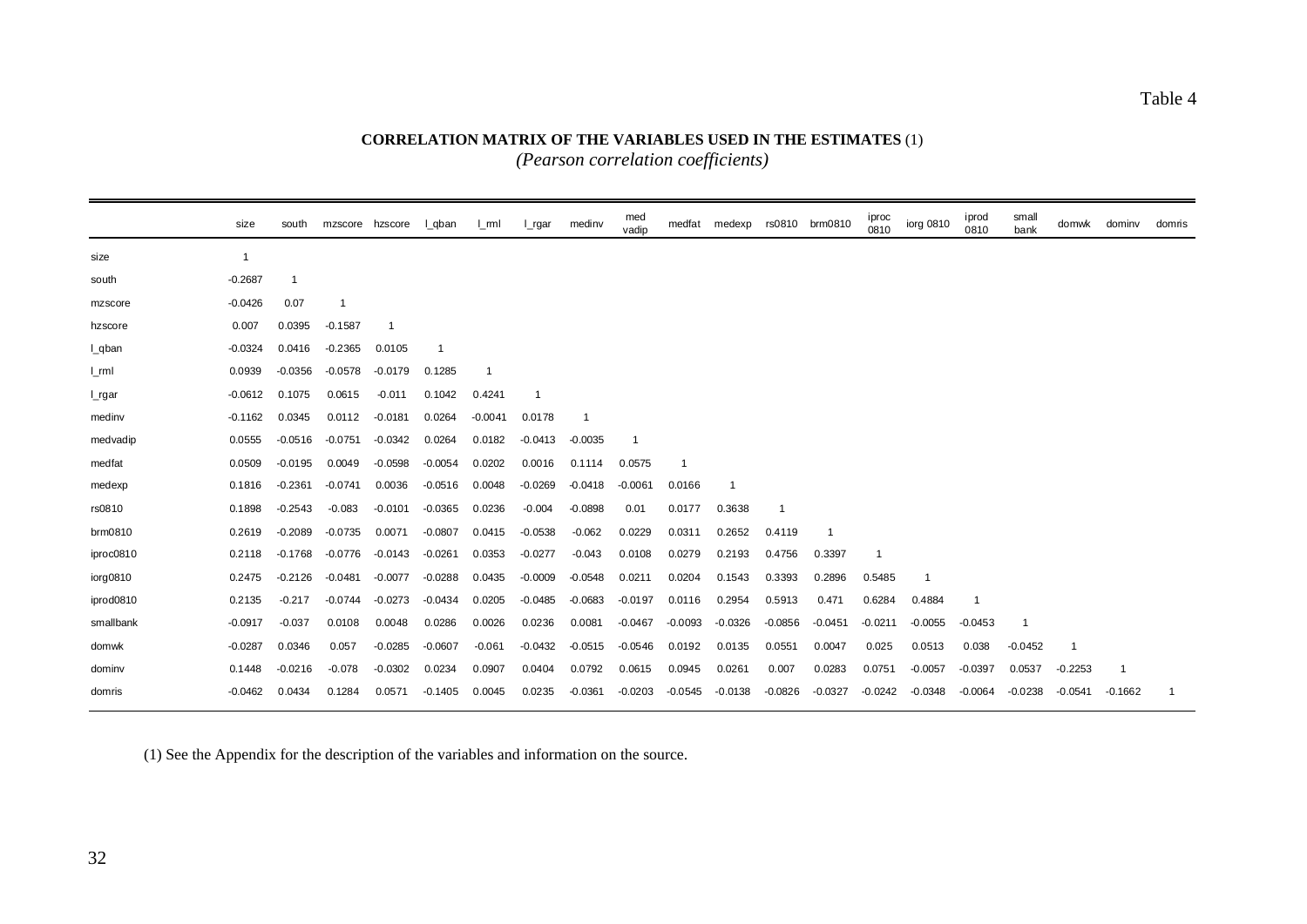# **ESTIMATE OF THE PROBABILITY OF RATIONING/1** (1)

*(pooled probit estimates; marginal effects)* 

| Variables              | 2005-07      | 2008-10       | 2005-07      | 2008-10            |
|------------------------|--------------|---------------|--------------|--------------------|
|                        | Α            | B             | C            | D                  |
|                        |              |               |              |                    |
| size                   | $-0.0034$    | $-0.0082$ **  | $-0.0011$    | $***$<br>$-0.0100$ |
|                        | (0.0022)     | (0.0039)      | (0.0025)     | (0.0047)           |
| south                  | $0.0126$ *** | $0.0387$ ***  | $0.0122**$   | $0.0210*$          |
|                        | (0.0052)     | (0.0101)      | (0.0063)     | (0.0119)           |
| mzscore                | $0.0612$ *** | $0.1018$ ***  | $0.0582$ *** | 0.0876 ***         |
|                        | (0.0062)     | (0.0094)      | (0.0079)     | (0.0111)           |
| hzscore                | $0.2815$ *** | 0.3180<br>*** | $0.2477$ *** | $***$<br>0.2441    |
|                        | (0.0488)     | (0.0449)      | (0.0608)     | (0.0583)           |
| l_qban                 | 0.00005      | $-0.0009$ *** | 0.0001       | $***$<br>$-0.0009$ |
|                        | (0.0001)     | (0.0002)      | (0.0001)     | (0.0002)           |
| $L$ ml                 | $-0.0002$ ** | $-0.0001$     | $-0.0001$    | 0.00003            |
|                        | (0.0001)     | (0.0001)      | (0.0001)     | (0.0002)           |
| l_rgar                 | $0.0004$ *** | $0.0003$ *    | $0.0003$ **  | $0.0004$ **        |
|                        | (0.0001)     | (0.0002)      | (0.0001)     | (0.0002)           |
| medinv                 |              |               | $-0.00004*$  | $-0.00003$         |
|                        |              |               | (0.00002)    | (0.00004)          |
| medvadip               |              |               | $-0.0001$ *  | $-0.0002$          |
|                        |              |               | (0.0001)     | (0.0001)           |
| medfat                 |              |               | $-0.0006**$  | $-0.0012$ ***      |
|                        |              |               | (0.0002)     | (0.0004)           |
| medexp                 |              |               | $-0.0002*$   | $-0.0001$          |
|                        |              |               | (0.0001)     | (0.0002)           |
| Predicted prob.        | 0.0280       | 0.1042        | 0.0253       | 0.0955             |
| Pseudo R-squared       | 0.1278       | 0.0710        | 0.1425       | 0.0741             |
| Number of observations |              |               |              |                    |
|                        | 6,441        | 6,285         | 3,855        | 4,068              |

(1) See the Appendix for a description of the estimation method and the variables used.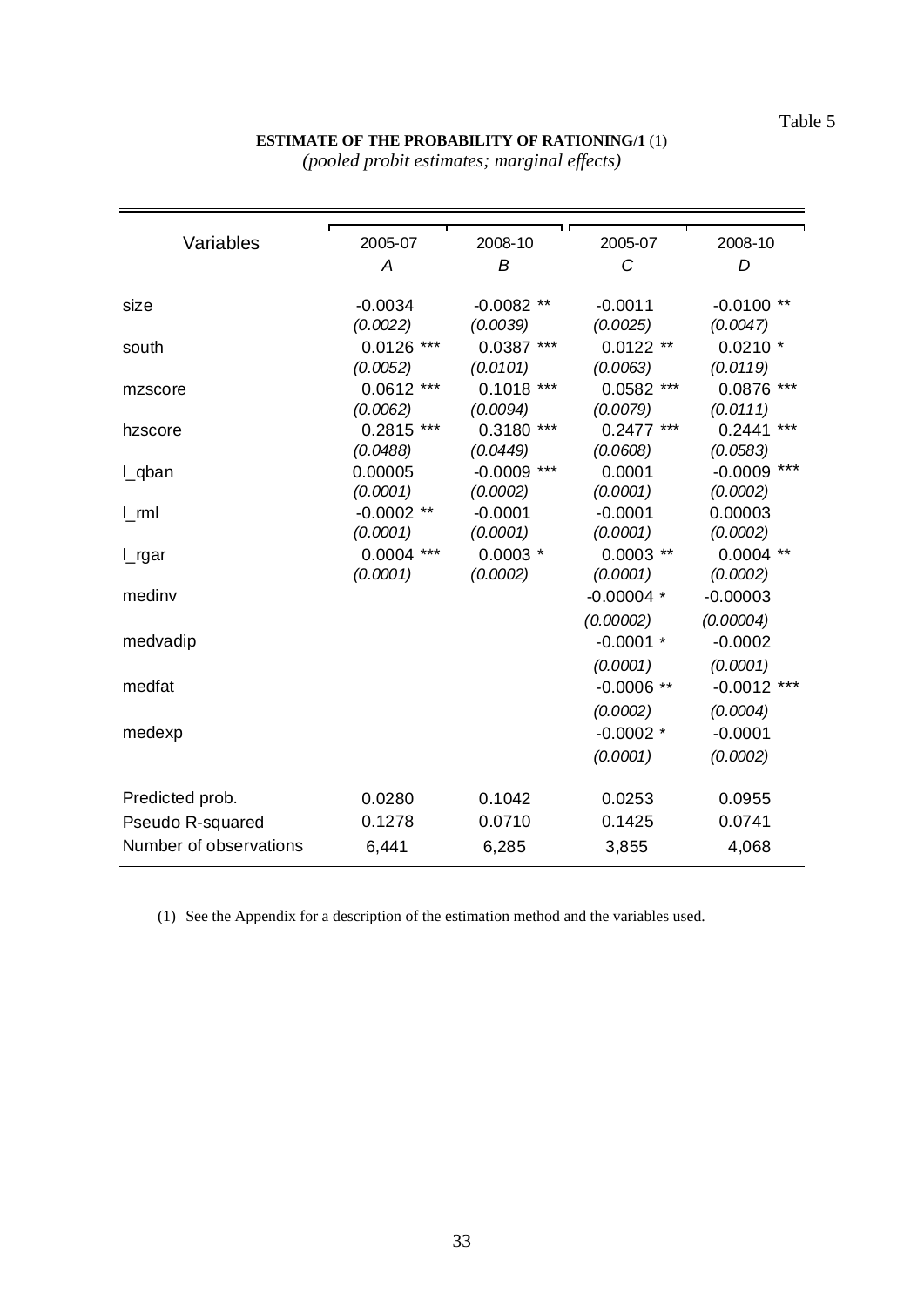## **ESTIMATE OF THE PROBABILITY OF RATIONING/2** (1)

| (pooled probit estimates; marginal effects) |  |  |  |  |  |  |
|---------------------------------------------|--|--|--|--|--|--|
|---------------------------------------------|--|--|--|--|--|--|

| ז ו<br>Variables       | Subsample of firms with<br>qban>30 | ת ד                         | Subsample of fragile firms |                              |  |
|------------------------|------------------------------------|-----------------------------|----------------------------|------------------------------|--|
|                        | 2005-07                            | 2008-10                     | 2005-07                    | 2008-10                      |  |
|                        | A                                  | B                           | C                          | D                            |  |
| size                   | $-0.0014$<br>(0.0032)              | $-0.0107$ **<br>(0.0054)    | $-0.0009$<br>(0.0064)      | $-0.0221$<br>***<br>(0.0084) |  |
| south                  | $0.0113*$                          | $0.0316**$                  | 0.0206                     | 0.0018                       |  |
|                        | (0.0074)                           | (0.0132)                    | (0.0153)                   | (0.0196)                     |  |
| mzscore                | $0.0618$ ***<br>(0.0100)           | $***$<br>0.0891<br>(0.0126) |                            |                              |  |
| hzscore                | $0.2324$ ***<br>(0.0614)           | $***$<br>0.1859<br>(0.0626) |                            |                              |  |
| L_qban                 |                                    |                             | 0.0004<br>(0.0003)         | $-0.0016$ ***<br>(0.0004)    |  |
| $L$ ml                 | $-0.0001$                          | $-0.00005$                  | $-0.0003$                  | $-0.0002$                    |  |
|                        | (0.0001)                           | (0.0002)                    | (0.0003)                   | (0.0003)                     |  |
| $L$ rgar               | $0.0003*$                          | 0.0003                      | 0.0004                     | $0.0009$ **                  |  |
| medinv                 | (0.0001)                           | (0.0002)                    | (0.0003)                   | (0.0004)                     |  |
|                        | $-0.00005$ **                      | $-0.0001$ *                 | $-0.0001$                  | $-0.0001$                    |  |
|                        | (0.00002)                          | (0.00004)                   | (0.00005)                  | (0.0001)                     |  |
|                        | $-0.0001$                          | $-0.0003$ **                | $-0.0004$ *                | $-0.0001$                    |  |
| medvadip               | (0.0001)                           | (0.0001)                    | (0.0002)                   | (0.0002)                     |  |
| medfat                 | $-0.0005$ *                        | $-0.0013$ **                | $-0.0014$ **               | $-0.0018$ **                 |  |
| medexp                 | (0.0003)                           | (0.0005)                    | (0.0006)                   | (0.0008)                     |  |
|                        | $-0.0002$ *                        | 0.00006                     | $-0.0003$                  | $-0.0002$                    |  |
|                        | (0.0001)                           | (0.0002)                    | (0.0003)                   | (0.0004)                     |  |
| Predicted prob.        | 0.0264                             | 0.0880                      | 0.0699                     | 0.1527                       |  |
| Pseudo R-squared       | 0.1536                             | 0.0743                      | 0.0511                     | 0.0403                       |  |
| Number of observations | 2,786                              | 3,155                       | 2,000                      | 2,132                        |  |

(1) See the Appendix for a description of the estimation method and the variables used. The subsample of fragile firms includes firms with a Z-score of more than 4.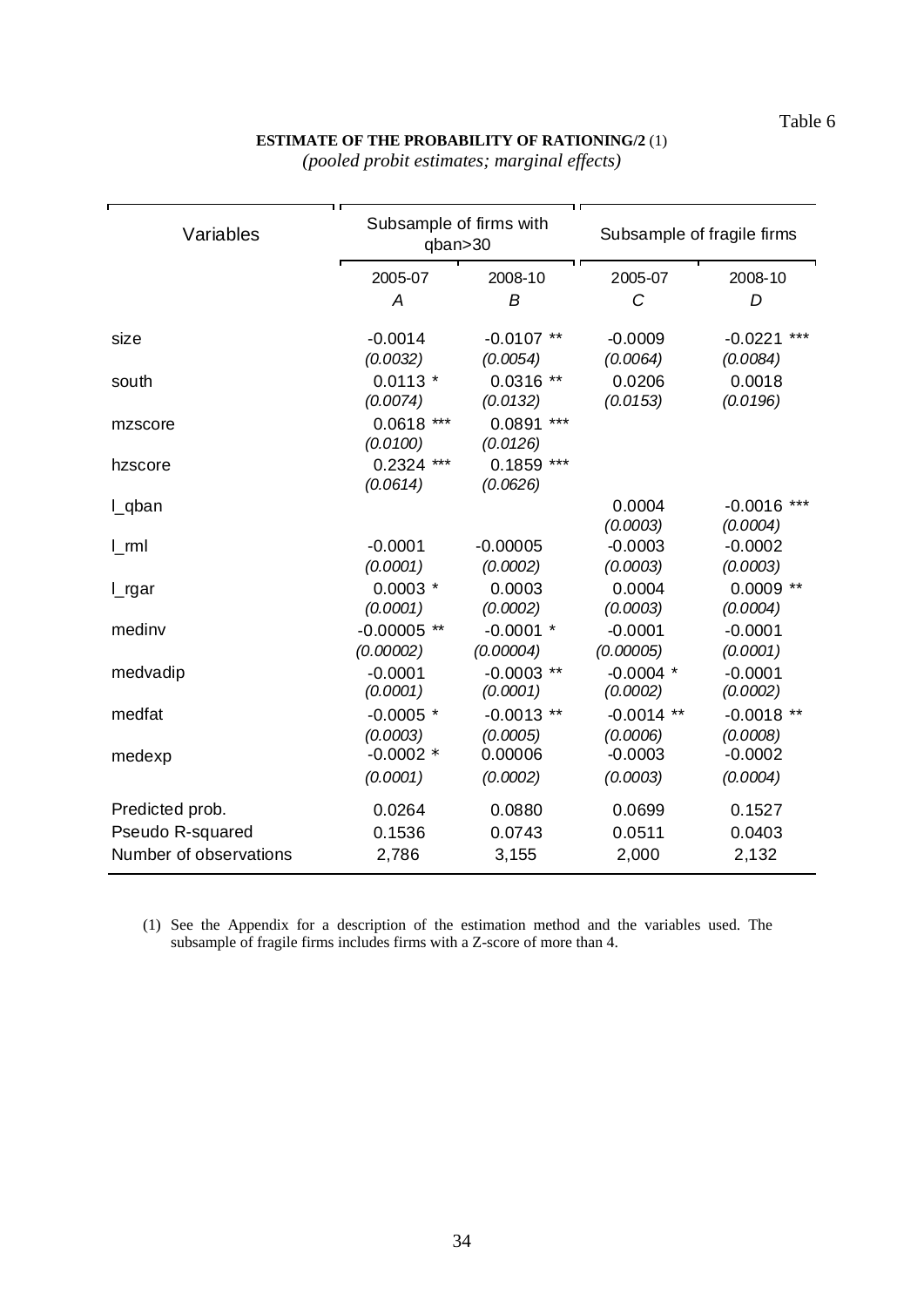Table 7

# **ESTIMATES OF THE PROBABILITY OF RATIONING ALTERNATIVE VARIABLES FOR GROWTH PROSPECTS** (1)

| (pooled probit estimates; marginal effects) |  |
|---------------------------------------------|--|
|---------------------------------------------|--|

| 1 r                    | 1 r                     | 1 r                   |                        |                        |
|------------------------|-------------------------|-----------------------|------------------------|------------------------|
| Variables              | 2005-07                 | 2008-10               | 2005-07                | 2008-10                |
|                        | Α                       | B                     | C                      | D                      |
| size                   | $-0.0030$               | 0.0116                | 0.0001                 | $-0.0093$ **           |
|                        | (0.0027)                | (0.0076)              | (0.0023)               | (0.0047)               |
| south                  | $0.0111**$              | 0.0271                | $0.0124$ **            | 0.0164                 |
|                        | (0.0061)                | (0.0242)              | (0.0061)               | (0.0120)               |
| mzscore                | $0.0562$ ***            | $0.1006$ ***          | $0.0564$ ***           | 0.0882 ***             |
|                        | (0.0085)                | (0.0208)              | (0.0078)               | (0.0112)               |
| hzscore                | $0.2129$ ***            | 0.3732 ***            | 0.2332 ***             | 0.2825 ***             |
|                        | (0.0640)                | (0.1119)              | (0.0653)               | (0.0617)               |
| L_qban                 | 0.0001                  | $-0.0006$ *           | 0.0001                 | $-0.0009$ ***          |
|                        | (0.0001)                | (0.0004)              | (0.0001)               | (0.0002)               |
| $L$ rml                | $-0.0001$               | 0.0003                | $-0.0001$              | 0.00004                |
|                        | (0.0001)<br>$0.0003$ ** | (0.0002)<br>$0.0006*$ | (0.0001)<br>$0.0002$ * | (0.0002)<br>$0.0004$ * |
| L_rgar                 | (0.0001)                | (0.0003)              | (0.0001)               | (0.0002)               |
| medinv                 | $-0.00003$              | $-0.0001$ *           | $-0.00004$ *           | $-0.00004$             |
|                        | 0.00002                 | (0.0001)              | 0.00002                | 0.00004                |
| medvadip               | $-0.0002$ **            | $-0.0002$             | $-0.0001$ *            | $-0.0001$              |
|                        | (0.0001)                | (0.0002)              | (0.0001)               | (0.0001)               |
| medfat                 | $-0.0004$ *             | $-0.0011$             | $-0.0005$ *            | $-0.0010**$            |
|                        | (0.0002)                | (0.0007)              | (0.0002)               | (0.0004)               |
| medexp                 | $-0.0002$               | 0.0001                | $-0.0002$ *            | $-0.00005$             |
|                        | (0.0001)                | (0.0003)              | (0.0001)               | (0.0002)               |
| newstrat               | 0.0010                  |                       |                        |                        |
|                        |                         |                       |                        |                        |
|                        | (0.0052)                |                       |                        |                        |
| rs0810                 |                         | $-0.0008$             |                        |                        |
|                        |                         | (0.0218)              |                        |                        |
| brm0810                |                         | $-0.0281$             |                        |                        |
|                        |                         | (0.0191)              |                        |                        |
| iproc0810              |                         | $0.0508*$             |                        |                        |
|                        |                         | (0.0260)              |                        |                        |
| iorg0810               |                         | $-0.0172$             |                        |                        |
|                        |                         | (0.0219)              |                        |                        |
| iprod0810              |                         | $-0.0391$             |                        |                        |
|                        |                         | (0.0287)              |                        |                        |
| dproginv               |                         |                       | $-0.0027$              | $-0.0153$              |
|                        |                         |                       | (0.0049)               | (0.0116)               |
| Predicted prob.        | 0.0201                  | 0.0740                | 0.0236                 | 0.0913                 |
| Pseudo R-squared       | 0.1635                  | 0.1381                | 0.1403                 | 0.0782                 |
|                        |                         |                       |                        |                        |
| Number of observations | 3,271                   | 1,056                 | 3,730                  | 3,872                  |

(1) See the Appendix for a description of the estimation method and the variables used.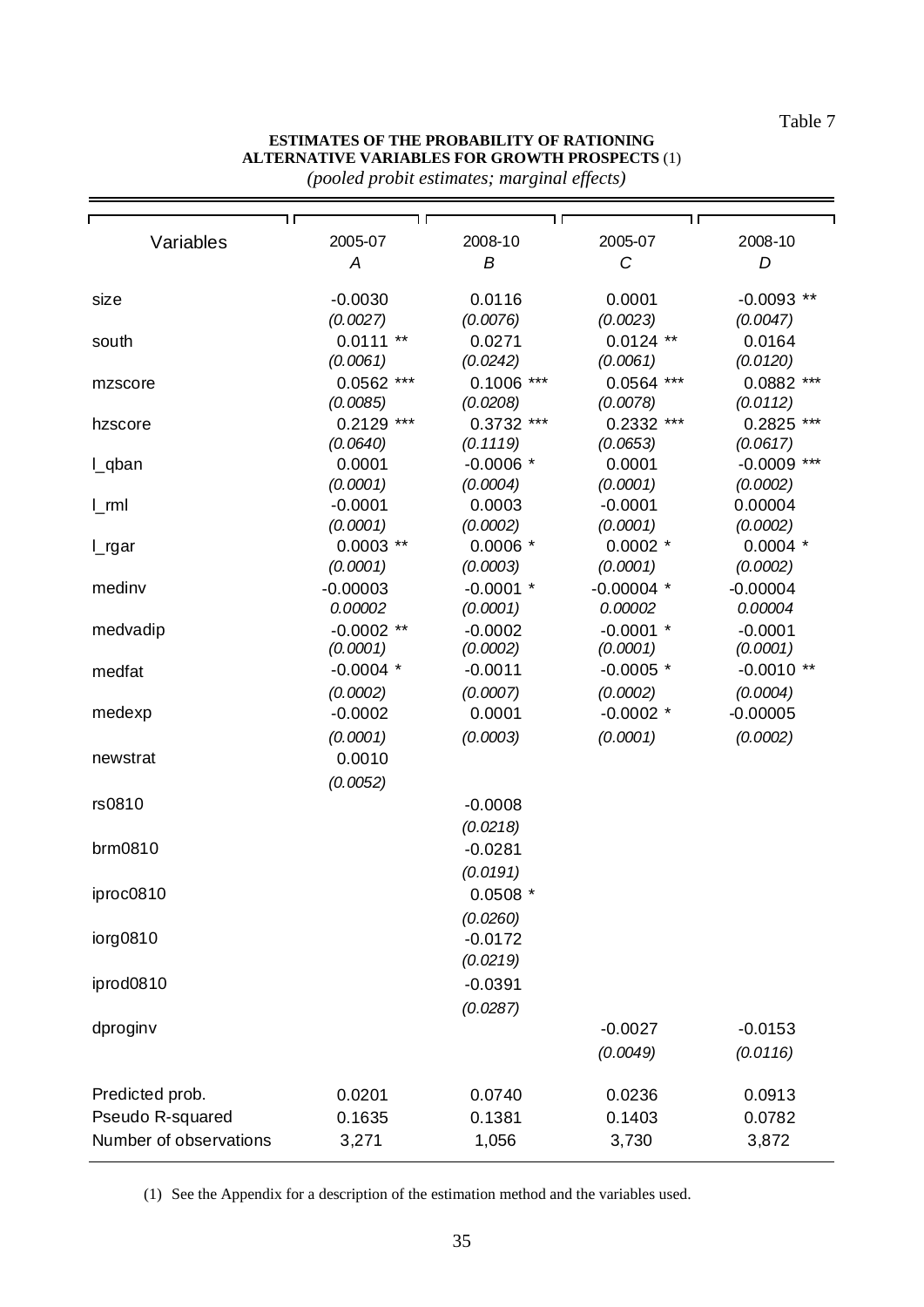# **PROBABILITY OF RATIONING AND TYPE OF MAIN BANK** (1)

*(pooled probit estimates; marginal effects)* 

| Variables              | Subsample of firms with qban>30 |                              |                        |                                 |  |  |  |
|------------------------|---------------------------------|------------------------------|------------------------|---------------------------------|--|--|--|
|                        |                                 |                              |                        |                                 |  |  |  |
|                        | 2005-07                         | 2008-10<br>B                 | 2005-07                | 2008-10                         |  |  |  |
|                        | Α                               |                              | C                      | D                               |  |  |  |
| size                   | $-0.0037$                       | $^{\star\star}$<br>$-0.0104$ | $-0.0012$              | **<br>$-0.0108$                 |  |  |  |
|                        | (0.0027)                        | (0.0044)                     | (0.0032)               | (0.0055)                        |  |  |  |
| south                  | $***$<br>0.0116                 | ***<br>0.0432                | 0.0109                 | ***<br>0.0333                   |  |  |  |
|                        | (0.0058)<br>***<br>0.0643       | (0.0109)<br>***<br>0.1044    | (0.0072)               | (0.0133)                        |  |  |  |
| mzscore                | (0.0075)                        | (0.0104)                     |                        |                                 |  |  |  |
| hzscore                | ***<br>0.2693                   | ***<br>0.3141                |                        |                                 |  |  |  |
|                        | (0.0495)                        | (0.0507)                     |                        |                                 |  |  |  |
| $L$ ml                 | $-0.0002$                       | $-0.0002$                    | $-0.0001$              | $-0.0001$                       |  |  |  |
|                        | (0.0001)<br>$***$               | (0.0001)                     | (0.0001)               | (0.0002)                        |  |  |  |
| L_rgar                 | 0.0004<br>(0.0001)              | 0.0002<br>(0.0002)           | $0.0003*$<br>(0.0001)  | 0.0003<br>(0.0002)              |  |  |  |
| smallbank              | $-0.0054$                       | $-0.0302$ *                  | $-0.0114$              | $-0.0626$                       |  |  |  |
|                        | (0.0080)                        | (0.0146)                     | (0.0164)               | (0.0274)                        |  |  |  |
| fragile                |                                 |                              | ***<br>0.0603          | 0.0877                          |  |  |  |
|                        |                                 |                              | (0.0098)               | (0.0125)                        |  |  |  |
| medinv                 |                                 |                              | $-0.00005$ **          | $-0.0001$ *                     |  |  |  |
|                        |                                 |                              | (0.00002)<br>$-0.0001$ | (0.00005)<br>$-0.0003$<br>$***$ |  |  |  |
| medvadip               |                                 |                              | (0.00009)              | (0.0002)                        |  |  |  |
| medfat                 |                                 |                              | $-0.0004$              | $***$<br>$-0.0013$              |  |  |  |
|                        |                                 |                              | (0.0003)               | (0.00052)                       |  |  |  |
| medexp                 |                                 |                              | $-0.0002$ *            | 0.0001                          |  |  |  |
|                        |                                 |                              | (0.0001)               | (0.0002)                        |  |  |  |
| smallbank*fragile      |                                 |                              | 0.0219                 | 0.0592                          |  |  |  |
|                        |                                 |                              | (0.0323)               | (0.0732)                        |  |  |  |
| smallbank*medinv       |                                 |                              | $-0.00002$             | 0.0001                          |  |  |  |
|                        |                                 |                              | (0.0001)               | (0.0001)                        |  |  |  |
| smallbank*medfat       |                                 |                              | $-0.0020$ **           | $-0.0007$                       |  |  |  |
|                        |                                 |                              | (0.0010)               | (0.0015)                        |  |  |  |
| smallbank*medvadip     |                                 |                              | 0.00005                | 0.0004                          |  |  |  |
| smallbank*medexp       |                                 |                              | (0.0003)<br>$-0.0001$  | (0.0004)<br>$-0.0007$           |  |  |  |
|                        |                                 |                              | (0.0004)               | (0.0009)                        |  |  |  |
|                        |                                 |                              |                        |                                 |  |  |  |
| Predicted prob.        | 0.0290                          | 0.0945                       | 0.0258                 | 0.0870                          |  |  |  |
| Pseudo R-squared       | 0.1304                          | 0.0752                       | 0.1529                 | 0.0766                          |  |  |  |
| Number of observations | 4,744                           | 4,864                        | 2,786                  | 3,138                           |  |  |  |

(1) See the Appendix for the description of the estimation method and variables used.